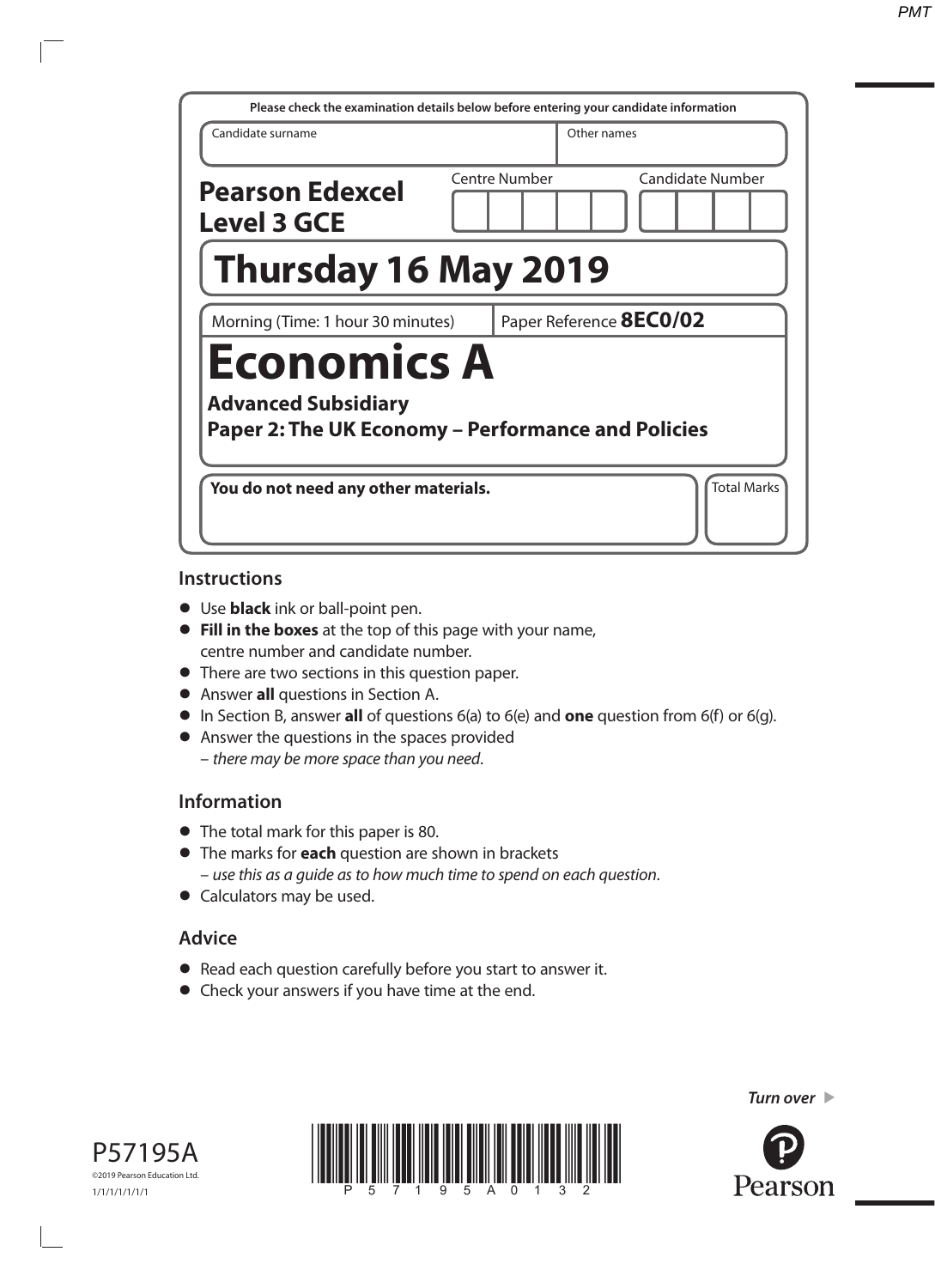| <b>SECTION A</b>                                                                                                                                                                                                |                  |
|-----------------------------------------------------------------------------------------------------------------------------------------------------------------------------------------------------------------|------------------|
| Answer ALL questions. Write your answers in the spaces provided.                                                                                                                                                |                  |
| Some questions must be answered with a cross in a box $\boxtimes$ . If you change your mind about an<br>answer, put a line through the box $\boxtimes$ and then mark your new answer with a cross $\boxtimes$ . |                  |
| You are advised to spend 25 minutes on this section.                                                                                                                                                            |                  |
| Use the data to support your answers where relevant. You may annotate and include<br>diagrams in your answers.                                                                                                  |                  |
| It is estimated that building a second runway at Gatwick airport will require an<br>investment of £9.3 billion.                                                                                                 |                  |
| The total increase in UK GDP as a result of this injection is expected to be around<br>£44.1 billion.                                                                                                           |                  |
| (Source: adapted from www.gov.uk/government/uploads/system/uploads/attachment_<br>data/file/ 452267/AC01_tagged_amend_25_11.pdf © Crown Copyright)                                                              |                  |
| (a) Define the term 'injection' in this context.<br>(1)                                                                                                                                                         |                  |
|                                                                                                                                                                                                                 |                  |
|                                                                                                                                                                                                                 | <b>CONNECTED</b> |
|                                                                                                                                                                                                                 |                  |
|                                                                                                                                                                                                                 |                  |
| (b) Calculate the value of the multiplier based on the data given. You are advised to<br>show your working.<br>(2)                                                                                              |                  |
|                                                                                                                                                                                                                 |                  |
|                                                                                                                                                                                                                 |                  |
|                                                                                                                                                                                                                 |                  |
|                                                                                                                                                                                                                 |                  |
|                                                                                                                                                                                                                 |                  |
|                                                                                                                                                                                                                 |                  |
|                                                                                                                                                                                                                 |                  |
|                                                                                                                                                                                                                 |                  |
|                                                                                                                                                                                                                 |                  |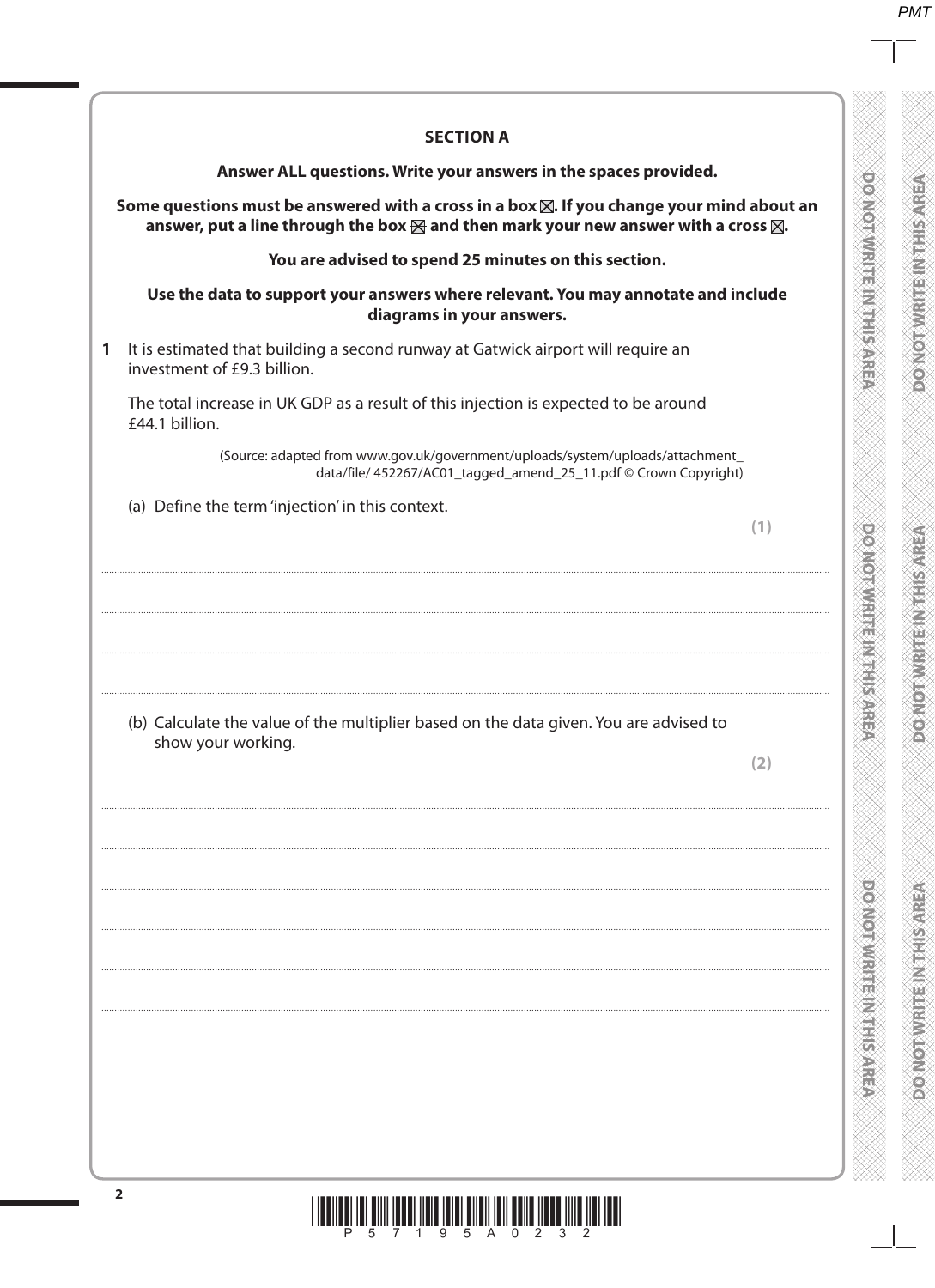(c) Which **one** of the following is a likely cause of a decrease in the value of the UK's multiplier? **(1)**  $\geq$ **A** A decrease in the marginal propensity to save **B** A decrease in the marginal propensity to tax  $\mathbb{X}$ **C** An increase in the marginal propensity to consume  $\mathbb{X}$  $\mathbb{X}$ **D** An increase in the marginal propensity to import **(Total for Question 1 = 4 marks)**

DONOI WRITE IN THIS ARE!

**DONONWRHEIMS HIS AREA** 

**DONOTWRITE INTHIS AREA** 

**DOMORATE IN THE SALE** 

**DOMORVIRIE INTHS?AREA** 

**BOXORNISHEIGHCO**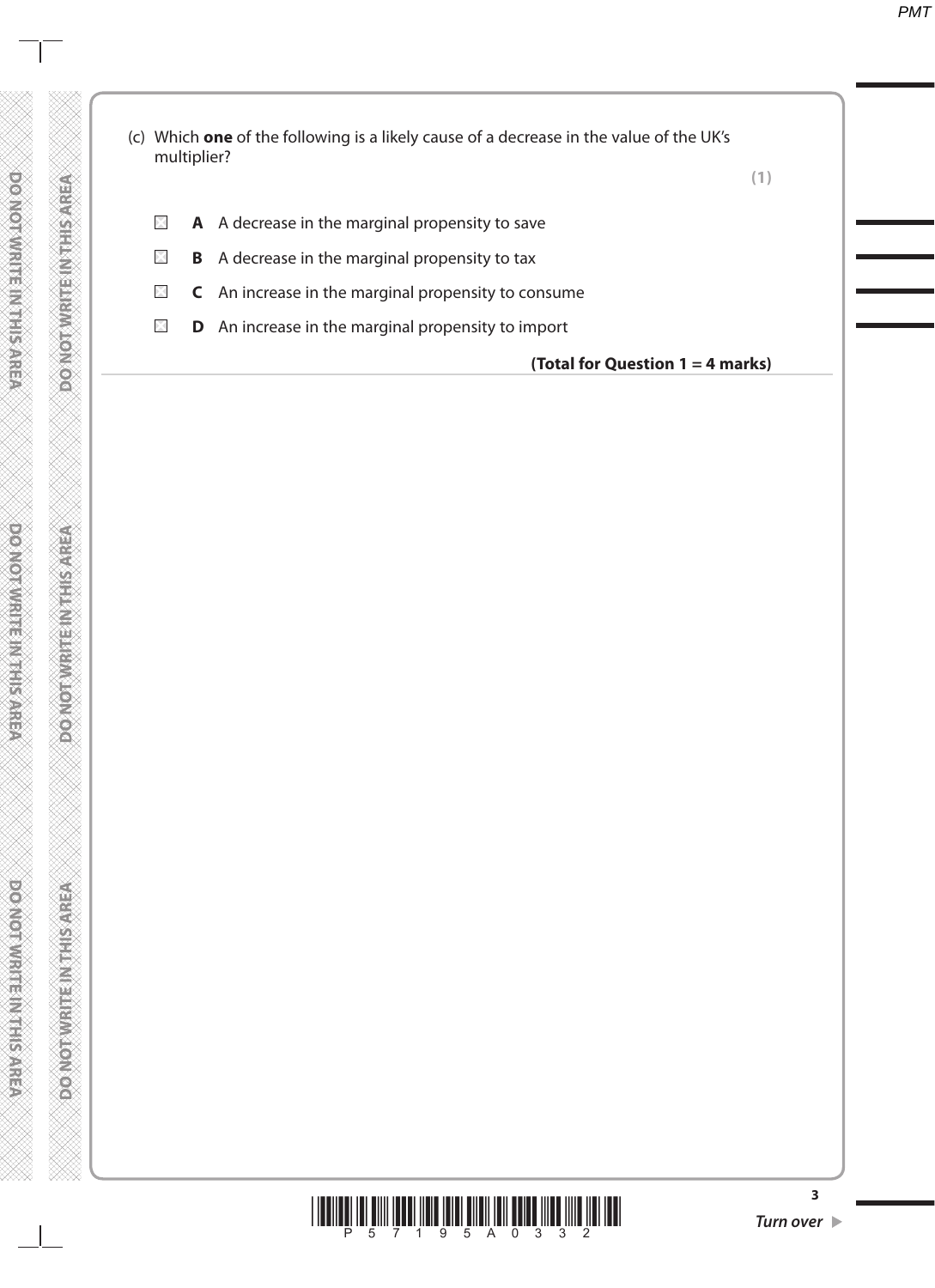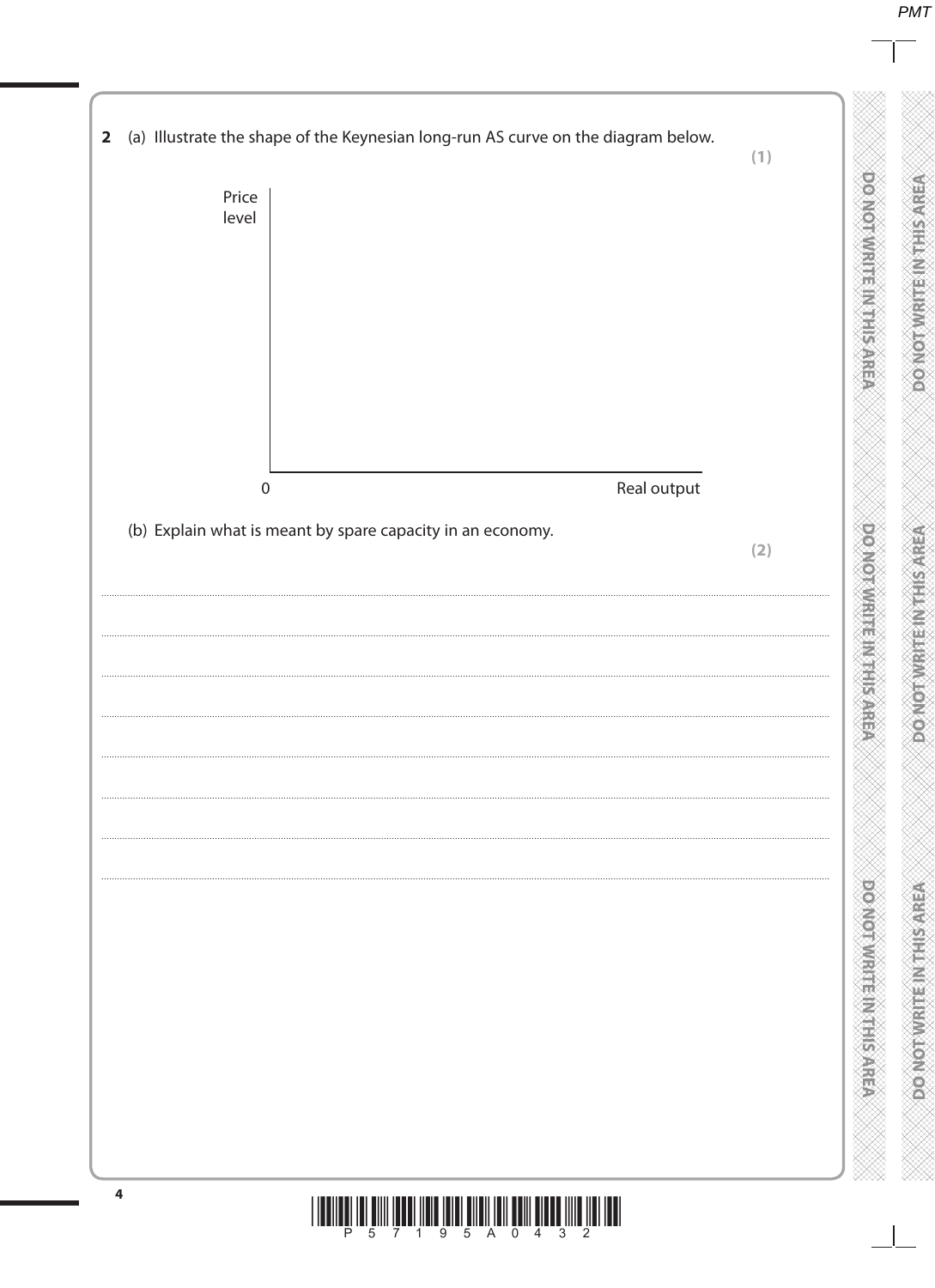|             | curve?<br>Changes in: |                                  |     |
|-------------|-----------------------|----------------------------------|-----|
|             |                       |                                  | (1) |
| $\times$    |                       | A competition policy             |     |
| $\times$    | B                     | relative productivity            |     |
| $\boxtimes$ |                       | C the cost of raw materials      |     |
| $\times$    |                       | D the level of aggregate demand  |     |
|             |                       | (Total for Question 2 = 4 marks) |     |
|             |                       |                                  |     |
|             |                       |                                  |     |
|             |                       |                                  |     |
|             |                       |                                  |     |
|             |                       |                                  |     |
|             |                       |                                  |     |
|             |                       |                                  |     |
|             |                       |                                  |     |
|             |                       |                                  |     |
|             |                       |                                  |     |
|             |                       |                                  |     |
|             |                       |                                  |     |
|             |                       |                                  |     |
|             |                       |                                  |     |
|             |                       |                                  |     |
|             |                       |                                  |     |
|             |                       |                                  |     |
|             |                       |                                  |     |
|             |                       |                                  |     |
|             |                       |                                  |     |
|             |                       |                                  |     |
|             |                       |                                  |     |
|             |                       |                                  |     |
|             |                       |                                  |     |
|             |                       |                                  |     |
|             |                       |                                  |     |

 $\overline{\phantom{a}}$ 

**DONOTIVIRIUS INSTRUMENT** 

**DO NOTIVE HERRICH STATES** 

DO NOT WRITE IN THIS AREA

e de la famílie de la famílie de la famílie de la famílie de la famílie de la famílie de la famílie de la famí<br>Traduzione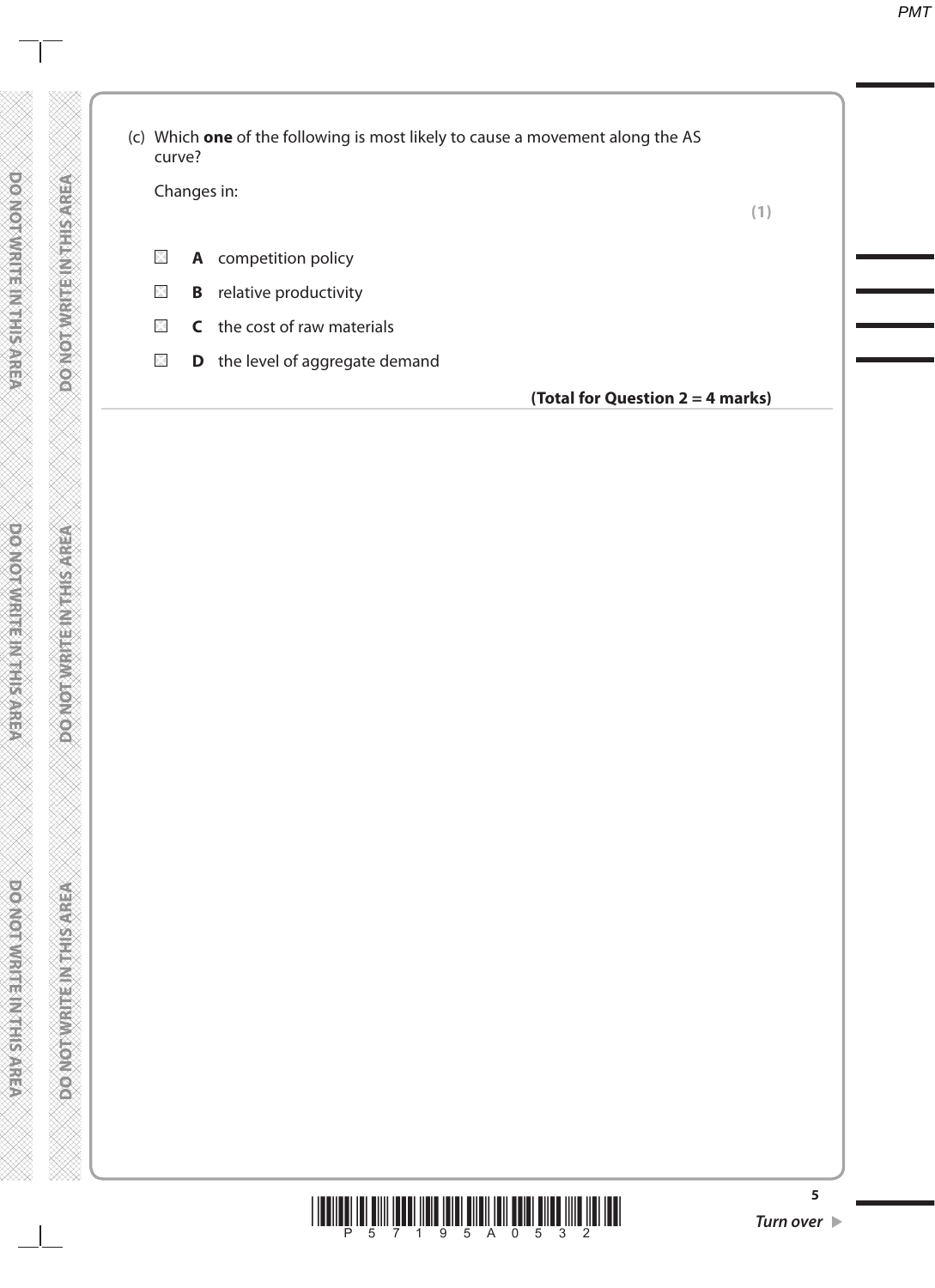

7 1 9 5 A 0 6 3 2

 $\overline{5}$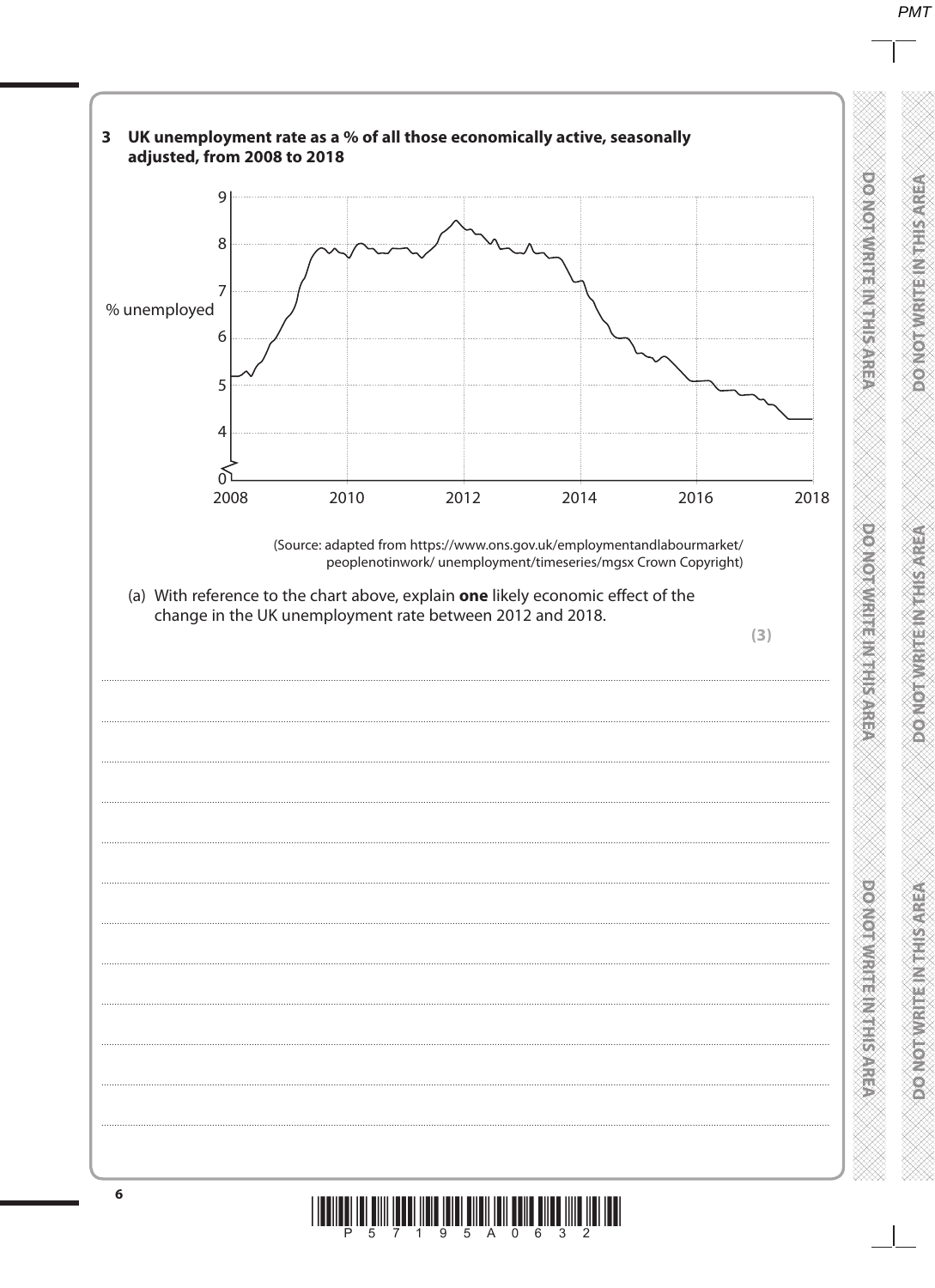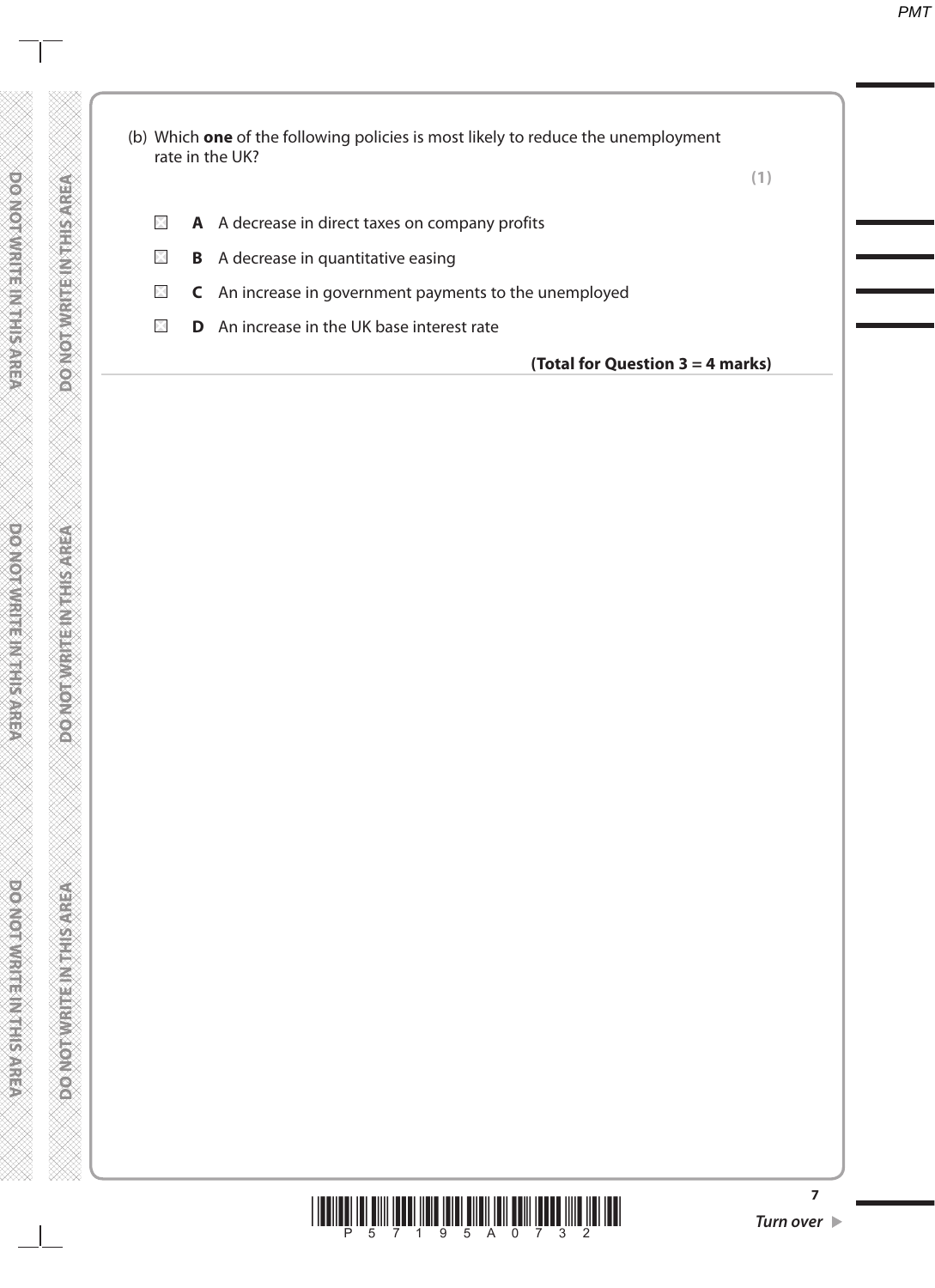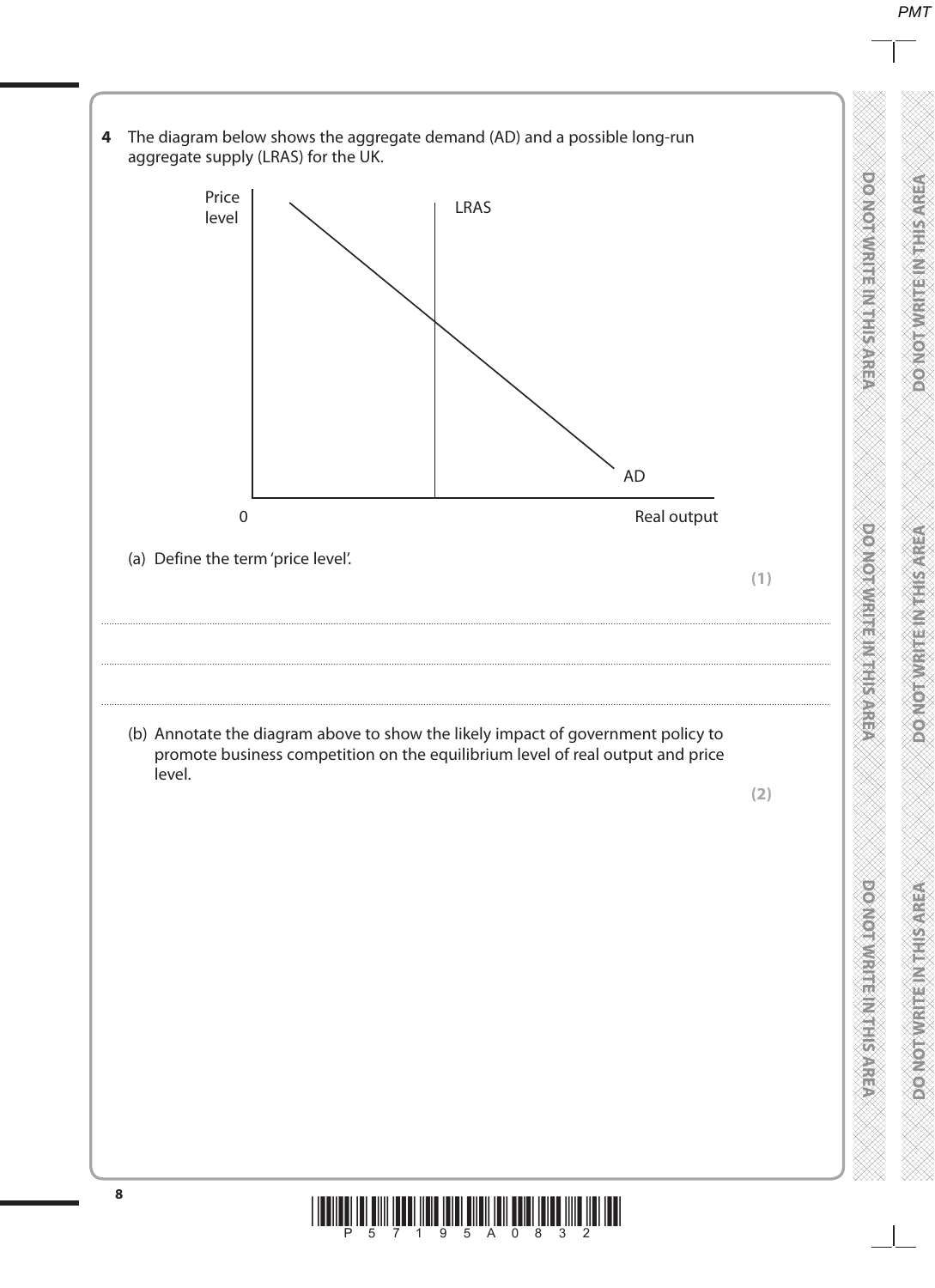

DO NOTVIRITE IN THIS AREA

**DONOTWRITESNEED AT SAFE** 

**DOMOTWIRE(MTHISARE)** 

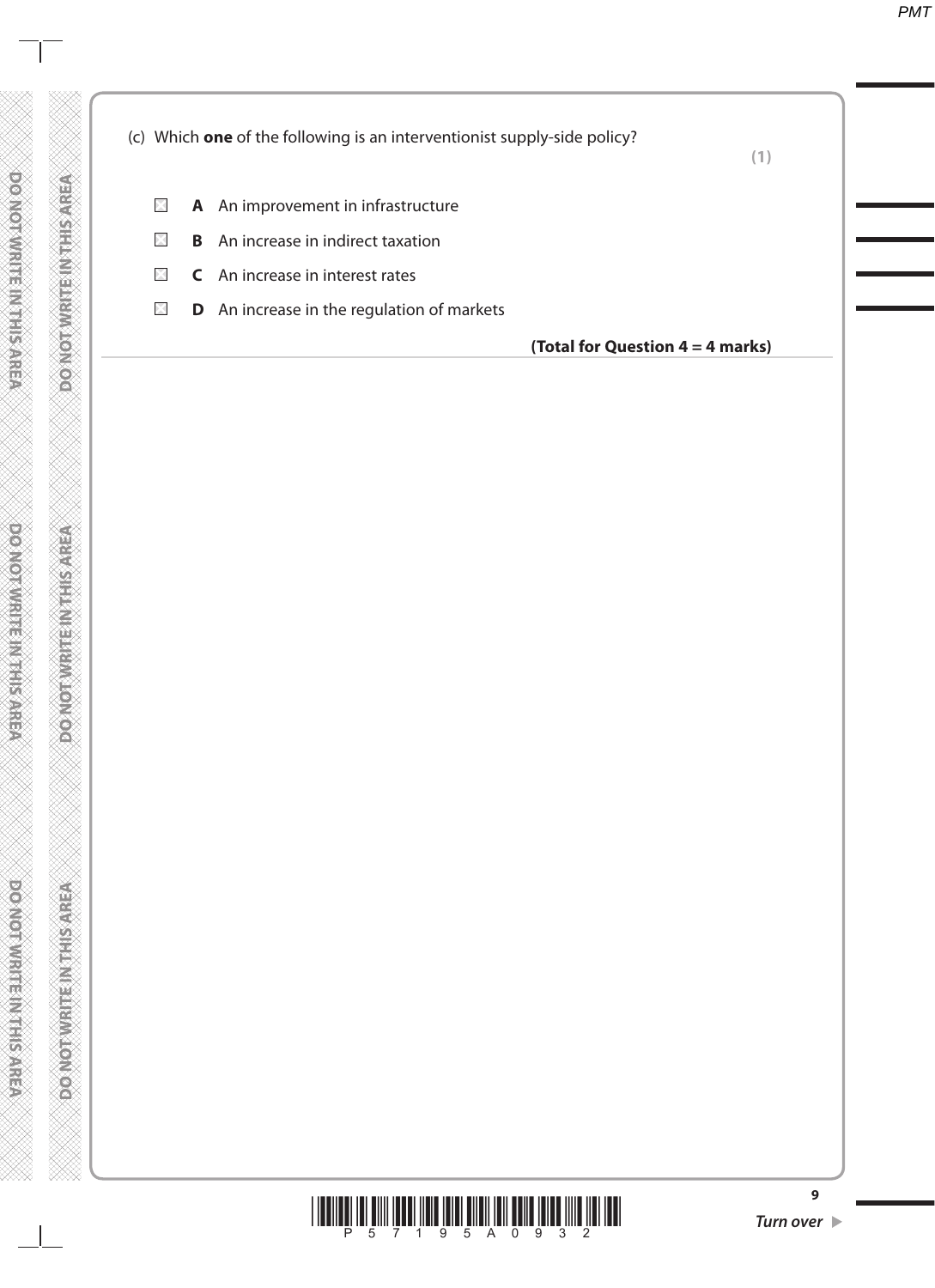*PMT*

**RESINGER PREMIERD ROOM** 

**PONO RUE REGIONAL** 

Ç

please the result of the state state state of the state

*CERT RESIDENT REPAIRING COMPOSITION* 

| Year | <b>Average house prices</b><br>(E) | Index numbers of<br>average UK house<br>prices (2014 is the<br>base year) |
|------|------------------------------------|---------------------------------------------------------------------------|
| 2014 | 189709                             | 100                                                                       |
| 2015 | 200141                             |                                                                           |
| 2016 | 215127                             |                                                                           |
| 2017 | 226185                             | 119.2                                                                     |

**5** The table below shows average UK house prices between July 2014 and July 2017.

(Source: adapted from http://landregistry.data.gov.uk/app/ukhpi/explore - Crown Copyright)

(a) Which **one** of the following is the most likely impact of an increase in average UK house prices on existing homeowners?

**(1)**

- $\boxtimes$ **A** Greater confidence
- $\boxtimes$ **B** Higher income
- $\boxtimes$ **C** Lower consumption
- **D** Negative wealth effect  $\times$

 $\frac{1}{2}$  **10**  $\frac{1}{2}$  **10**  $\frac{1}{2}$  **10**  $\frac{1}{2}$  **10**  $\frac{1}{2}$  **10**  $\frac{1}{2}$  **10**  $\frac{1}{2}$  **10**  $\frac{1}{2}$  **10**  $\frac{1}{2}$  **10**  $\frac{1}{2}$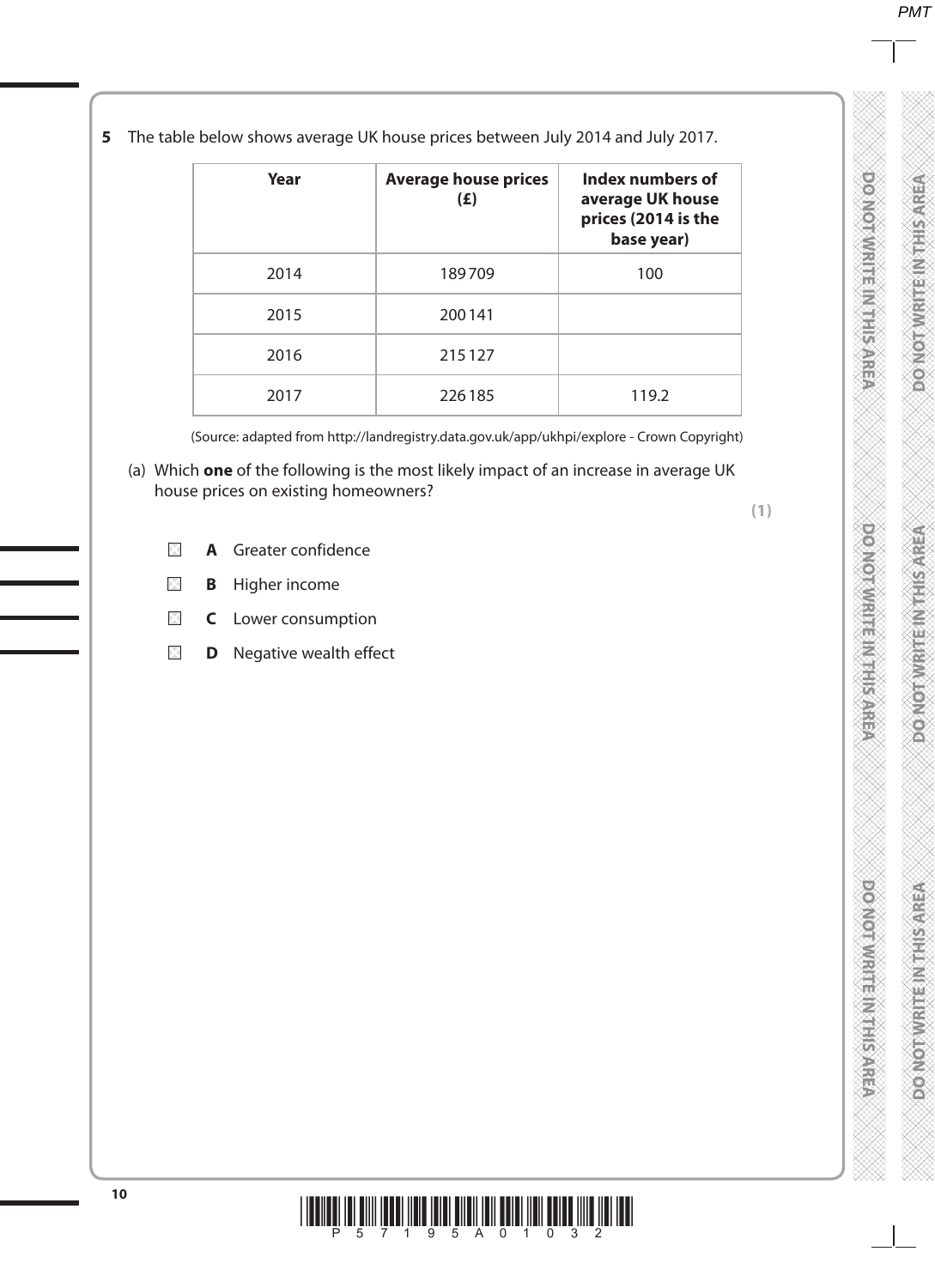| $(i)$ 2015                          | (2)                                   |
|-------------------------------------|---------------------------------------|
|                                     |                                       |
|                                     |                                       |
|                                     |                                       |
| (ii) 2016.                          |                                       |
|                                     |                                       |
|                                     |                                       |
| (c) Define the term 'index number'. | (1)                                   |
|                                     |                                       |
|                                     |                                       |
|                                     | (Total for Question 5 = 4 marks)      |
|                                     | <b>TOTAL FOR SECTION A = 20 MARKS</b> |
|                                     |                                       |
|                                     |                                       |
|                                     |                                       |
|                                     |                                       |
|                                     |                                       |
|                                     |                                       |

 $\mathbb{R}^n$ 

**DO NOT WRITE IN THIS AREA** 

**DO NOT WRITE IN THIS AREA** 

**DO NO WHITE IN THIS AREA**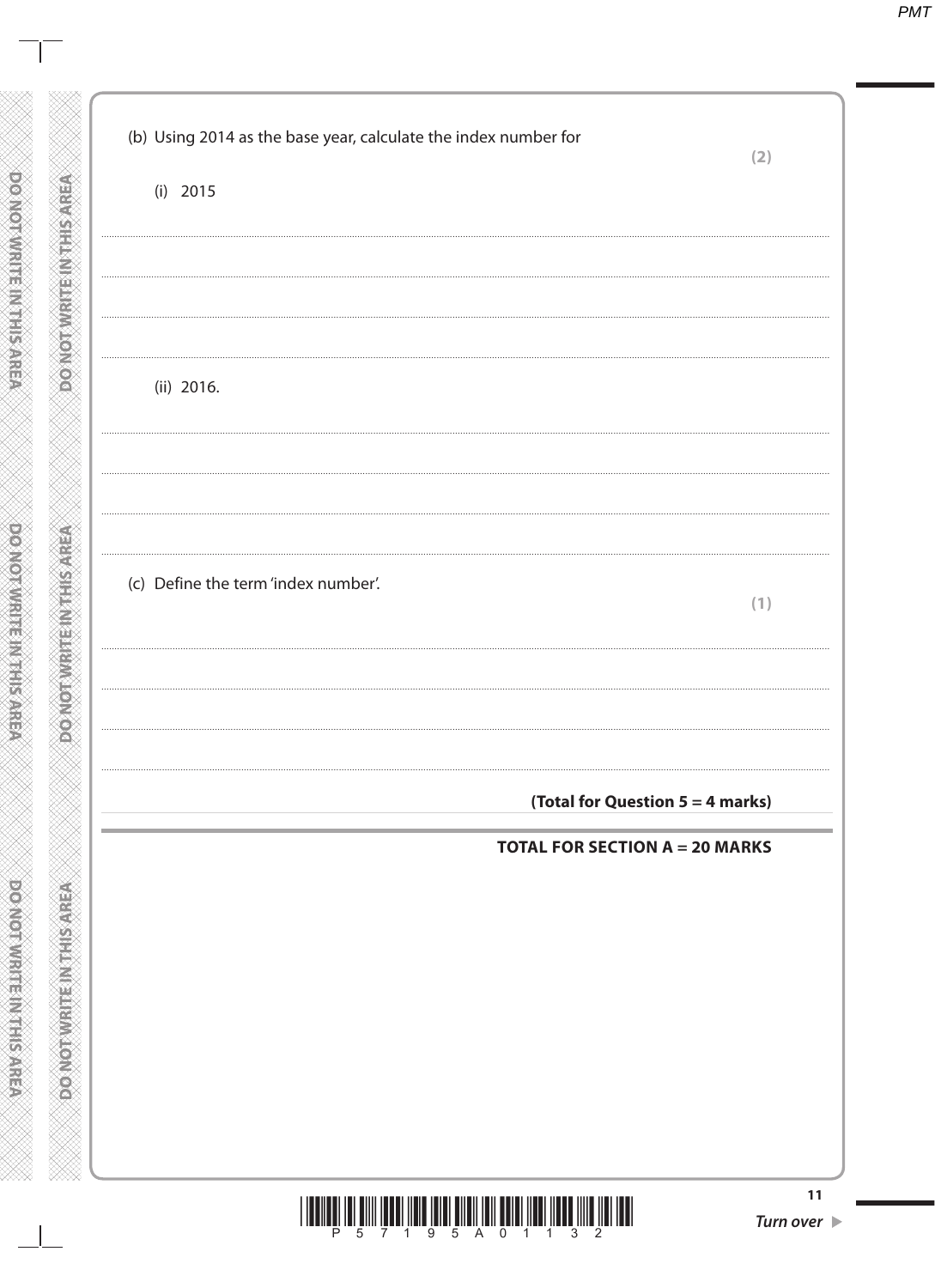**DONOMANTENT REPARTS** 

**100 100 1** 

**WARD START START START** 

**ROX NOTABLE ENTERTAINMENT** 

**RESISSED IN ENGINEERING** 

## **SECTION B**

**Read Figures 1 to 4 and extracts (A and B) before answering Question 6.**

**Answer ALL Questions 6(a) to 6(e) and EITHER Question 6(f) OR Question 6(g).**

**You are advised to spend 1 hour and 5 minutes on this section.**

**Question 6**

**UK inflation and economic growth**

**Figure 1: UK inflation rate as measured by annual percentage changes in the Consumer Price Index (CPI), January 2014 to January 2018** 



(Source: www.bankofengland.co.uk/publications/Pages/inflationreport/2017/aug.aspx)

**DOXIGION CONTRACTOR** 

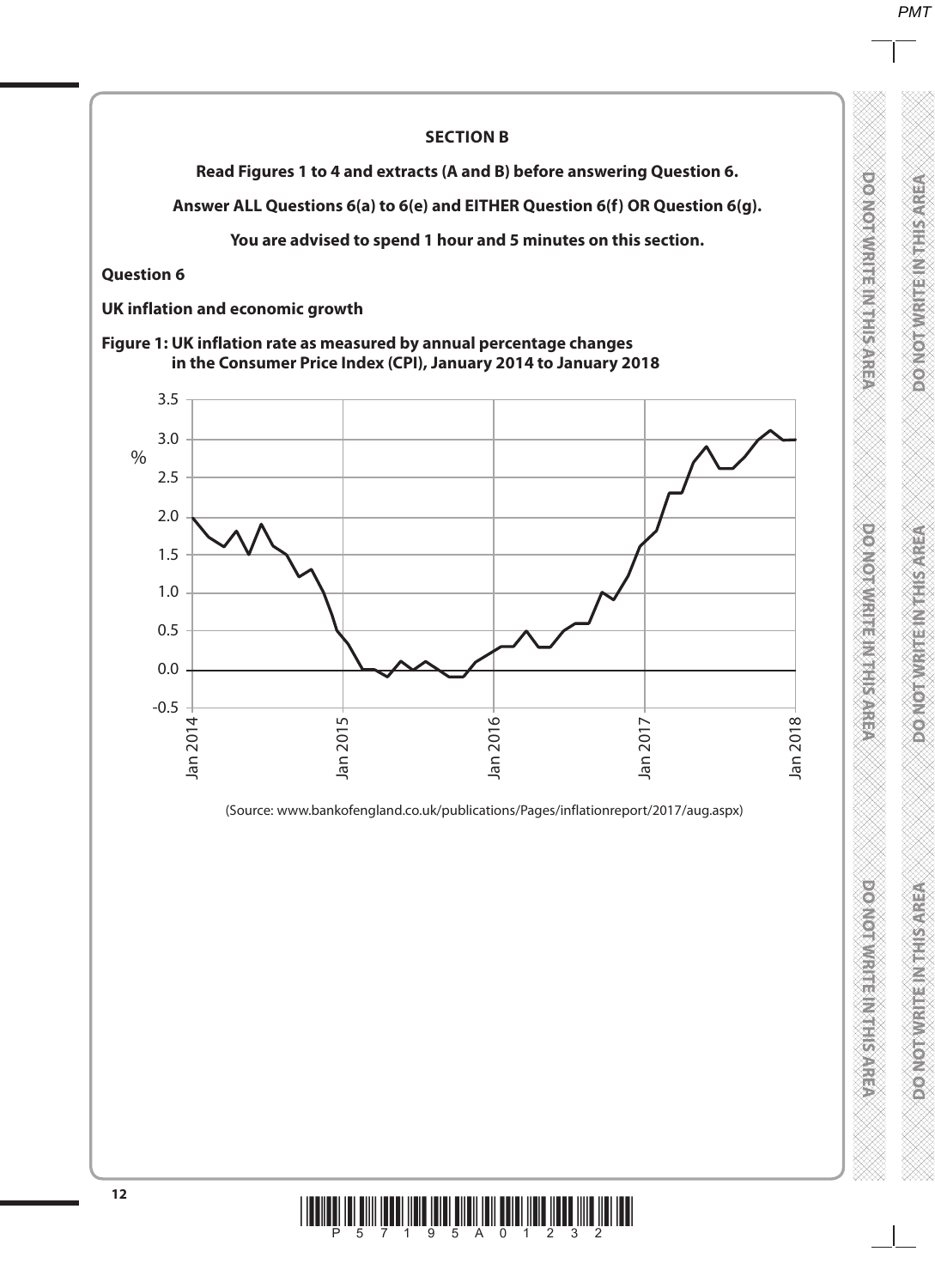# **Figure 2: Selected changes to the CPI basket of goods and services, 2017**

| IN              | <b>OUT</b>          |
|-----------------|---------------------|
| Non-dairy milk  | Apple cider         |
| Jigsaw puzzles  | Menthol cigarettes  |
| Child scooters  | Child swings        |
| Cycling helmets | Basic mobile phones |

(Source: www.theguardian.com/business/2017/mar/14/uk-inflationons-basket-goods-gin-cycling-helmets)

## **Figure 3: UK exports, £ billions per month, January 2014 to January 2018**



(Source: Trading Economics, ONS - https://tradingeconomics.com/united-kingdom/exports)

# **Figure 4: Annual percentage change in real Gross Domestic Product (GDP), 2014-2017**

|                                | 2014 | 2015 | 2016 | 2017 |
|--------------------------------|------|------|------|------|
| United Kingdom                 | 3.1  | 2.2  | 1.8  | 2.0  |
| Developing countries (average) | 4.7  | 4.2  | 4.1  | 4.5  |

(Source: IMF, World Economic Outlook 2017)



**BOXIOTALIA ESTES** 

**DONOTWRITERNESS** 

WRITE IN THIS AREA

**CONCO**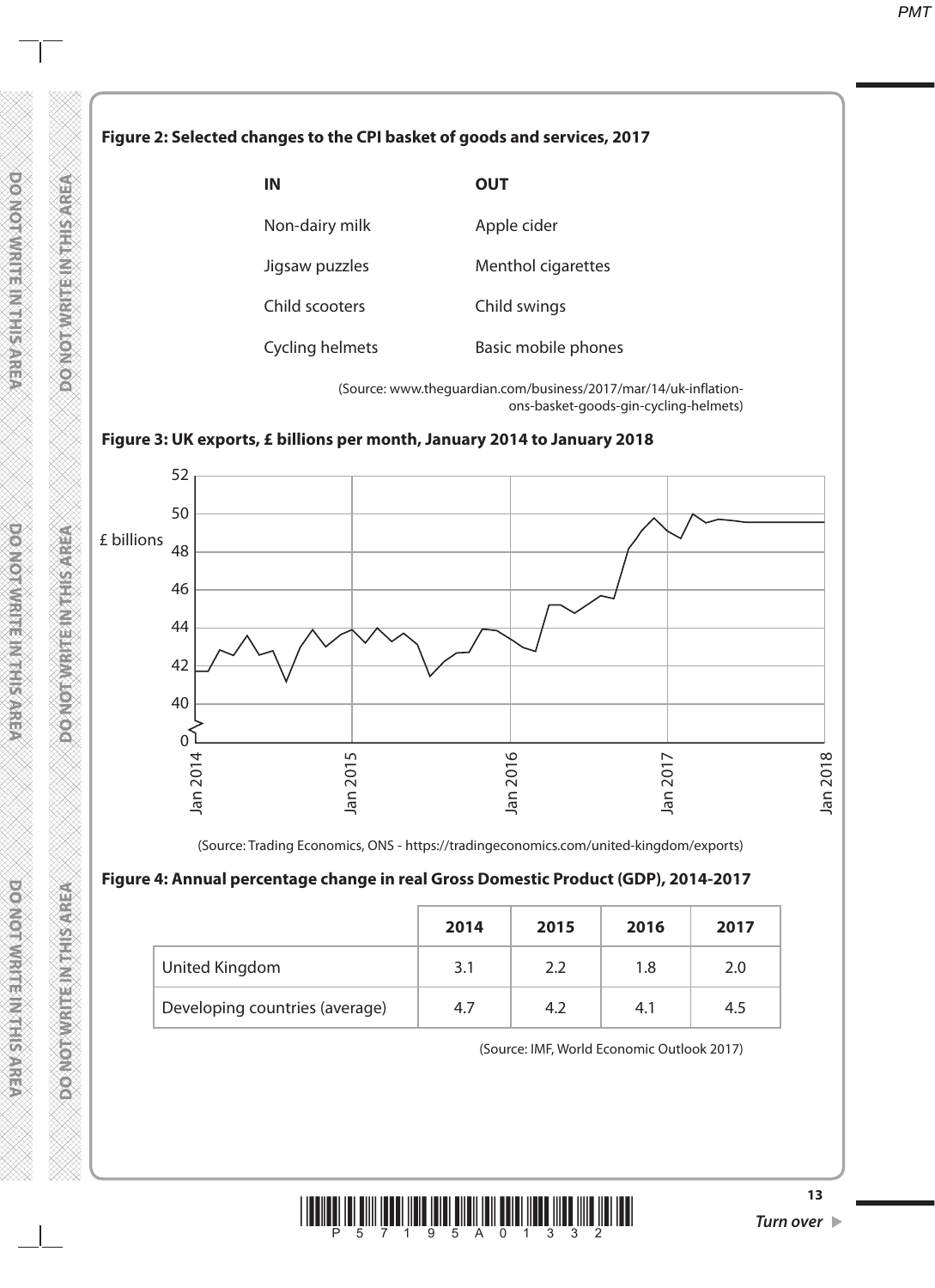### **Extract A**

### **Rising inflation**

After January 2017, the inflation rate, as measured by the Consumer Price Index (CPI), in the UK has exceeded the Bank of England's 2% target. Sharp increases in food prices as a result of the fall in the exchange rate of the pound have contributed to rising inflation. Between January and September 2017, food prices have increased by 3.5 percentage points.

The Office for National Statistics (ONS) has identified that the rapid increase in food prices affected people on low fixed incomes the most. It leaves them with very little money to spend on relatively more expensive items. Moreover, the Bank of England has observed a rise in the size of personal debt relative to income. In order to maintain their standard of living, many consumers on low fixed incomes are using their credit cards and taking out short-term loans to fund their spending.

Inflation rose to over 3% at the end of 2017 leading to the Monetary Policy Committee increasing the base rate of interest by 0.25 percentage points to 0.5% in November 2017. Wage growth has been lagging behind price rises and this is expected to continue. Basic wage increases are expected to be only around 1%. This has heaped considerable pressure on households.

The ONS has updated the shopping basket that is used in the measurement of UK inflation, to reflect the lifestyle of households in the country. Technological advancements, changes in consumer tastes and a move towards health, fitness and gluten-free products have made it essential to revise the 2017 basket.

> (Source: adapted from 'UK inflation tipped to rise again with wages forecast to stagnate', The Guardian, https://www.theguardian.com/business/2017/aug/13/ uk-inflation-tipped-to-rise-again-with-wages-forecast-to-stagnate#img-1)

20

15

5

**DOSNOVNICA BISHING PRESENT** 

**DONONNIAN ESTRADORIO** 

**PORTOR THE HISTORY** 

**PO NOTHER TERMINED OF** 

*PMT*

10

**POSITORY IN EXPERIMENT STATE** 

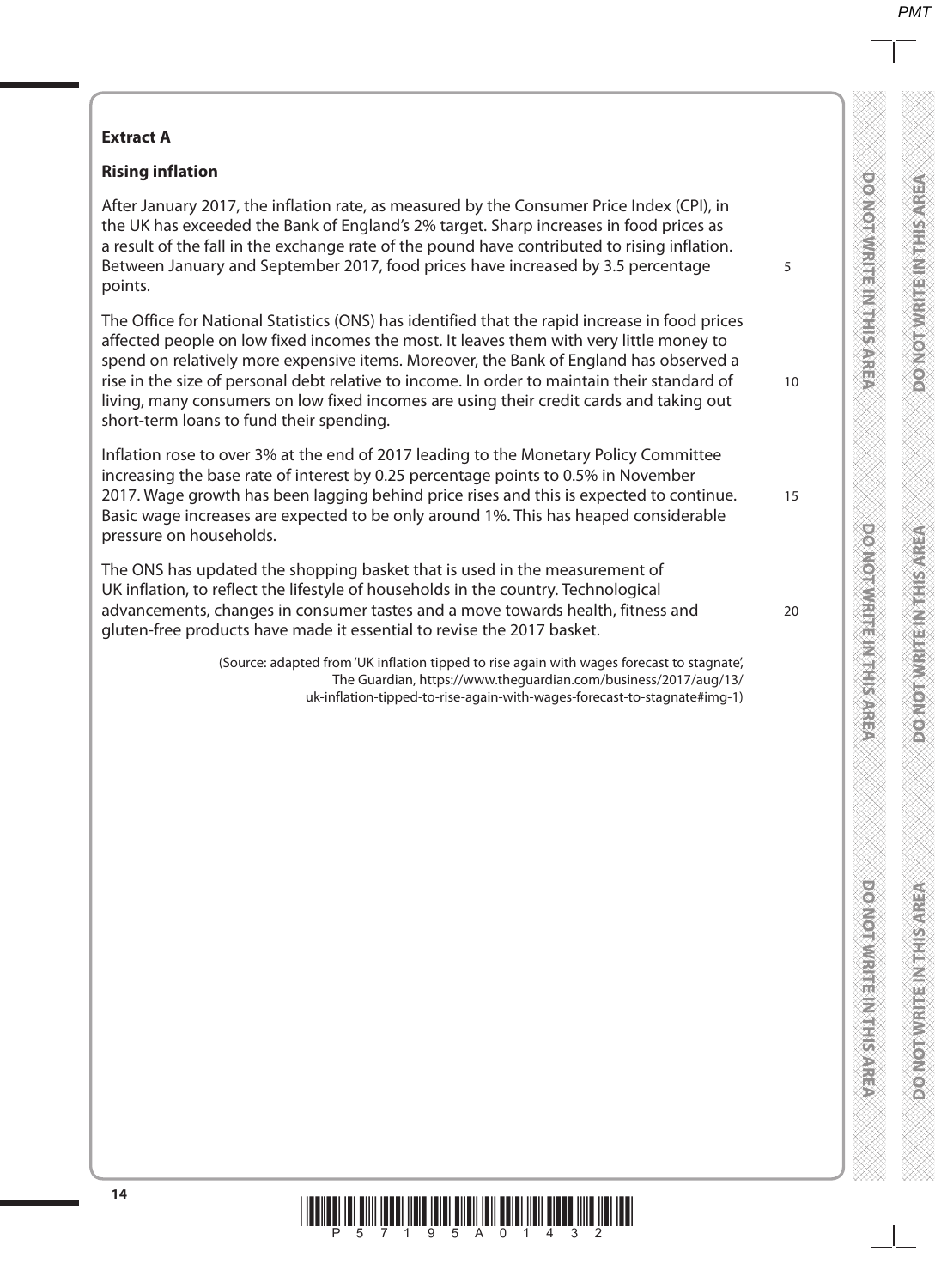5

10

## **Extract B**

## **Economic growth and living standards**

Economic growth is expected to accelerate again as foreign demand for UK exports increases due to the global economic recovery. According to some economists, consumer spending is no longer the engine of growth for the UK. The increase in exports, which is largely due to the fall in the exchange rate of the pound, is expected to be the most significant driver of the UK's economic growth.

Some economists have proposed that the quality of economic growth needs to be measured and not just the quantity. This will allow governments to understand how GDP growth affects the living standards of its citizens. They want governments to publish data on the quality of life alongside GDP data as economic growth varies across the country with jobs and wages distributed unevenly. Economic growth figures also hide differences that are not considered in GDP calculations. In 2017, it was estimated that the relative size of the informal economy of developing countries was nearly five times greater than that of the UK.

> (Source: adapted from 'Growth to accelerate as UK economy bounces back', The Telegraph, http://www.telegraph.co.uk /business/2017/08/01/ growth-accelerate-uk-economy-bounces-back/; 'GDP is not enough: economists and businesses demand new measure of inclusive growth', The Telegraph, http://www.telegraph.co.uk/business/2017/03/07/gdp-notenough-economists-businesses-demand-new-measure-inclusive/)



**DOMORATIVE METAL STREET** 

es<br>Si

Ê

**DONG** 

**ANREW** 

is<br>F

DONNOT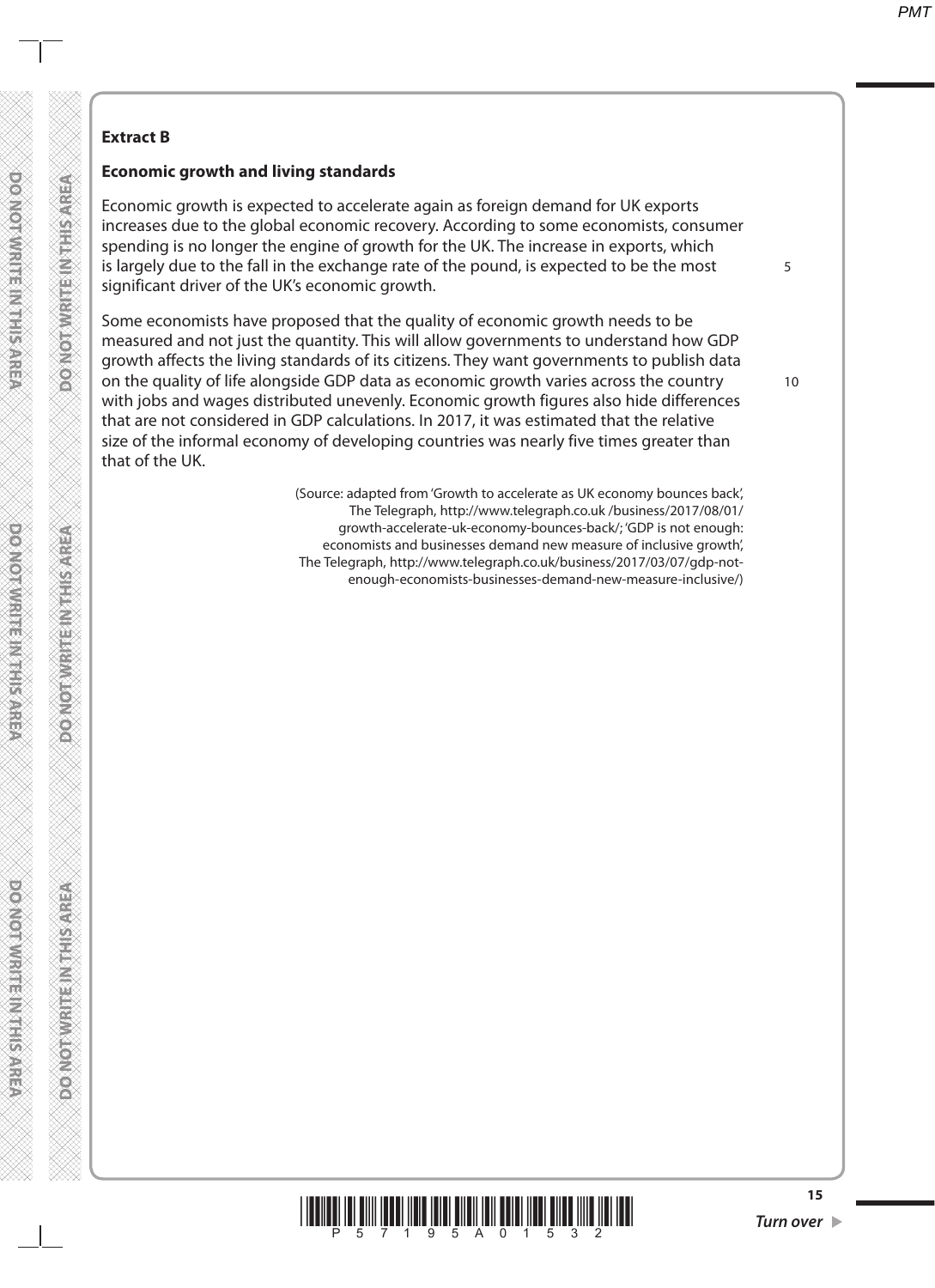**DONOTWRITE IN THIS AREA** 

**DOMOTIVE INTERFERENCE** 

**DO NOT WRITEINTHIS AREA** 

**DOMORWEITENTHIS AREA** 

**DOMOTIVRITE INTHIS AREA** 

**DONOTWRITEINTHSAREA** 

| 6             | (a) With reference to the first paragraph of Extract A and Figure 1, explain how the<br>change in the exchange rate of the pound has 'contributed to rising inflation'<br>(Extract A, line 4).                               |      |
|---------------|------------------------------------------------------------------------------------------------------------------------------------------------------------------------------------------------------------------------------|------|
|               |                                                                                                                                                                                                                              | (4)  |
|               | (b) With reference to Extract A, explain two likely economic effects of the higher rate<br>of UK inflation.                                                                                                                  |      |
|               |                                                                                                                                                                                                                              | (6)  |
|               | (c) With reference to the last paragraph of Extract A and Figure 2, explain <b>one</b> reason<br>why it is necessary to regularly update the CPI basket of goods and services.                                               |      |
|               |                                                                                                                                                                                                                              | (5)  |
|               | (d) With reference to Figure 3, assess the likely impact of the change in the value of<br>exports, since mid-2016, on the economic growth of the UK. Use an aggregate<br>demand and aggregate supply diagram in your answer. |      |
|               |                                                                                                                                                                                                                              | (10) |
|               | (e) With reference to Figure 4, Extract B and your own knowledge, discuss the<br>limitations of using GDP data to compare living standards between the UK and<br>developing countries.                                       |      |
|               |                                                                                                                                                                                                                              | (15) |
| <b>EITHER</b> |                                                                                                                                                                                                                              |      |
|               | (f) Evaluate the use of interest rate changes as a means of controlling UK inflation.                                                                                                                                        | (20) |
| <b>OR</b>     |                                                                                                                                                                                                                              |      |
|               | (g) Evaluate the potential conflicts between the objective of economic growth and<br>two other UK macroeconomic objectives.                                                                                                  | (20) |

**(20)**

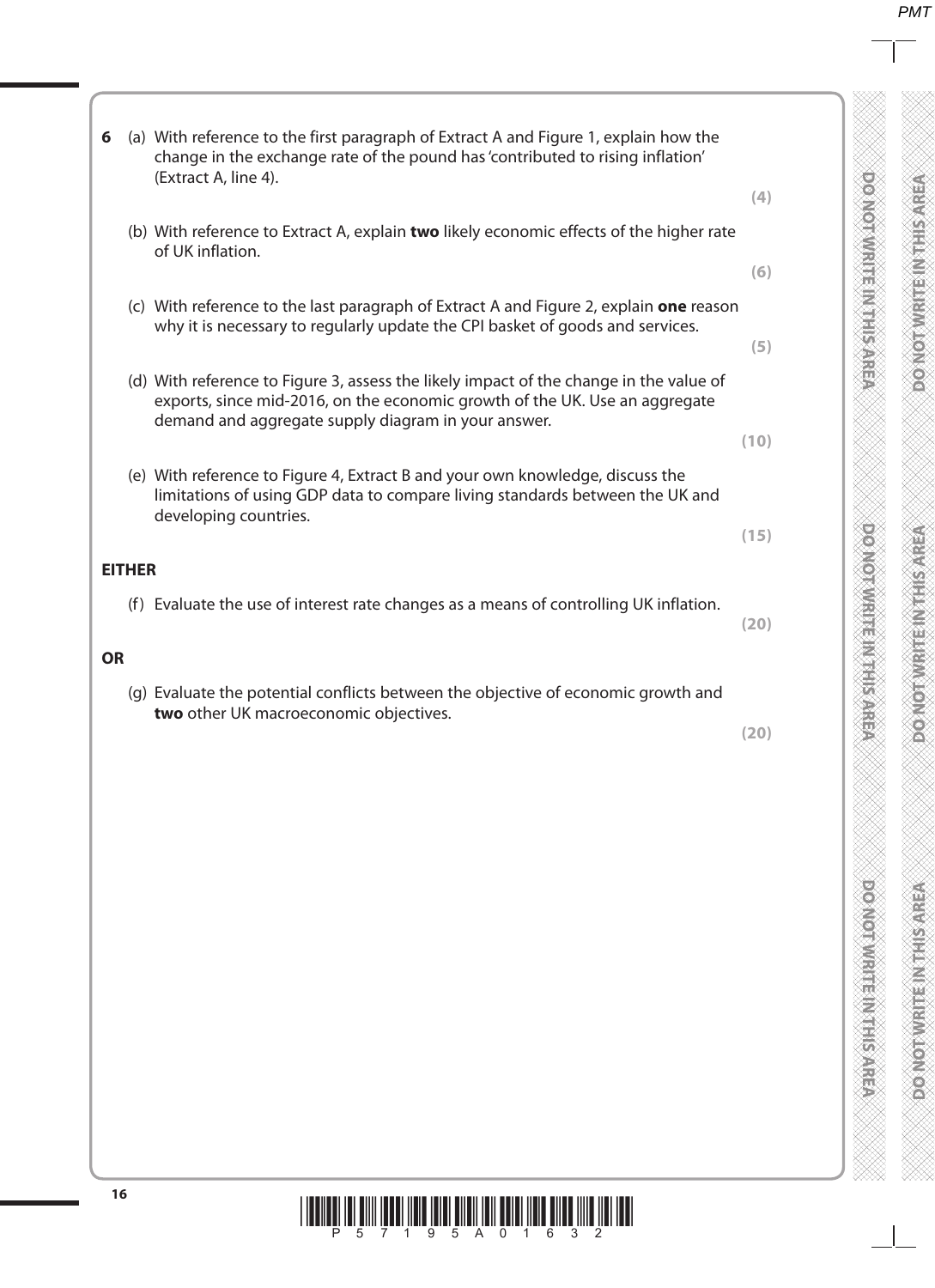| (Extract A, line 4). | change in the exchange rate of the pound has 'contributed to rising inflation' |     |
|----------------------|--------------------------------------------------------------------------------|-----|
|                      |                                                                                | (4) |
|                      |                                                                                |     |
|                      |                                                                                |     |
|                      |                                                                                |     |
|                      |                                                                                |     |
|                      |                                                                                |     |
|                      |                                                                                |     |
|                      |                                                                                |     |
|                      |                                                                                |     |
|                      |                                                                                |     |
|                      |                                                                                |     |
|                      |                                                                                |     |
|                      |                                                                                |     |
|                      |                                                                                |     |
|                      |                                                                                |     |
|                      |                                                                                |     |
|                      |                                                                                |     |
|                      |                                                                                |     |
|                      |                                                                                |     |
|                      |                                                                                |     |
|                      |                                                                                |     |
|                      |                                                                                |     |
|                      |                                                                                |     |

DO NOT WRITE IN THIS AREA

**DOOMORUTE MUTHING AREA** 

**POWOTWRITEINING**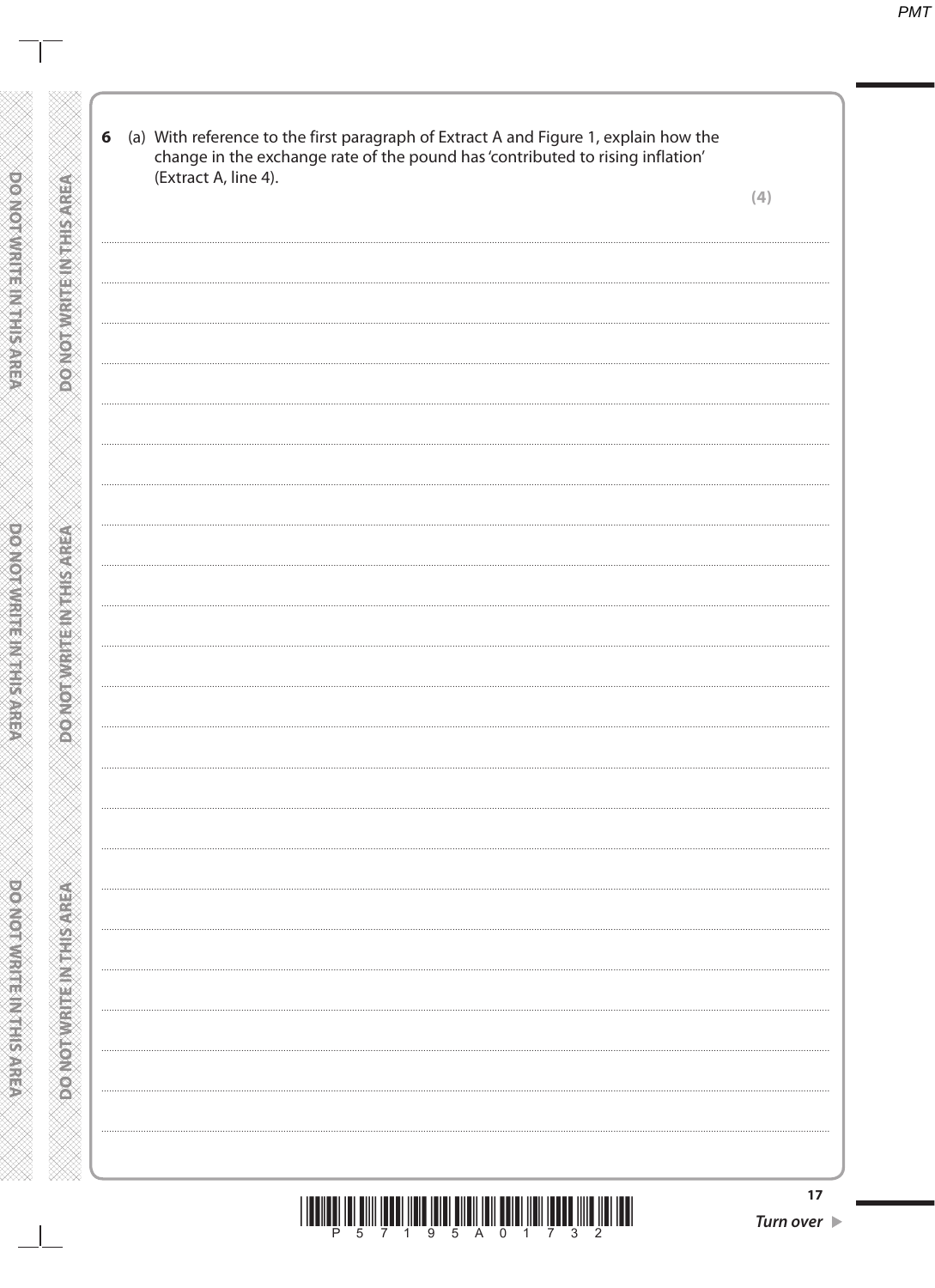| of UK inflation. | (6) |                               |
|------------------|-----|-------------------------------|
|                  |     |                               |
|                  |     |                               |
|                  |     |                               |
|                  |     |                               |
|                  |     |                               |
|                  |     | m,                            |
|                  |     |                               |
|                  |     |                               |
|                  |     |                               |
|                  |     |                               |
|                  |     |                               |
|                  |     |                               |
|                  |     | C.<br>C. R. C.                |
|                  |     |                               |
|                  |     |                               |
|                  |     |                               |
|                  |     |                               |
|                  |     |                               |
|                  |     |                               |
|                  |     |                               |
|                  |     |                               |
|                  |     | <b>SCALE AND ALL PROPERTY</b> |
|                  |     |                               |
|                  |     |                               |
|                  |     |                               |
|                  |     | 美好的                           |
|                  |     |                               |
|                  |     |                               |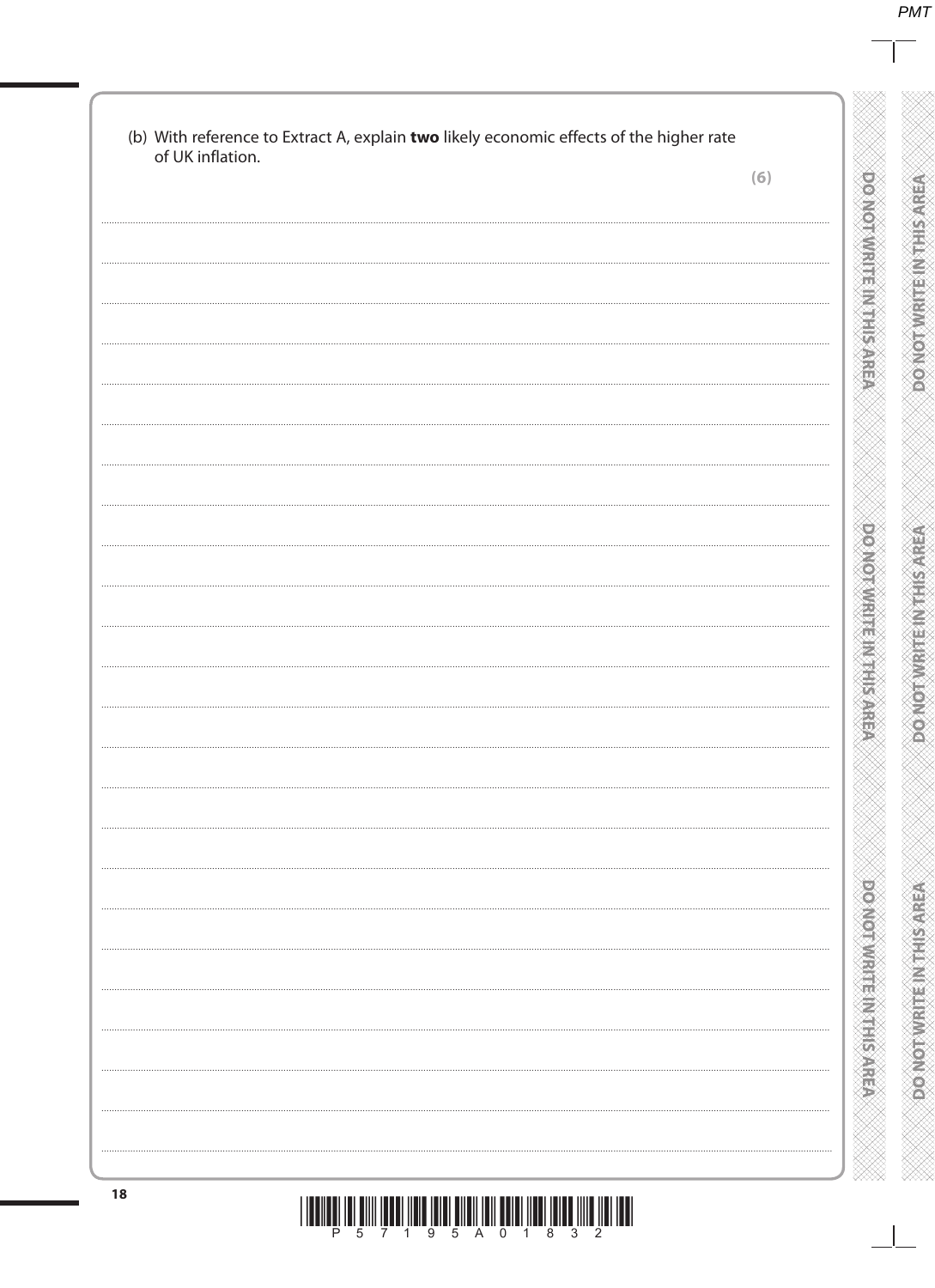|          | why it is necessary to regularly update the CPI basket of goods and services. | (5) |
|----------|-------------------------------------------------------------------------------|-----|
|          |                                                                               |     |
|          |                                                                               |     |
|          |                                                                               |     |
|          |                                                                               |     |
| $\cdots$ |                                                                               |     |
|          |                                                                               |     |
|          |                                                                               |     |
|          |                                                                               |     |
|          |                                                                               |     |
|          |                                                                               |     |
|          |                                                                               |     |
|          |                                                                               |     |
|          |                                                                               |     |
|          |                                                                               |     |
|          |                                                                               |     |
|          |                                                                               |     |
|          |                                                                               |     |
|          |                                                                               |     |
|          |                                                                               |     |
|          |                                                                               |     |
|          |                                                                               |     |
|          |                                                                               |     |
|          |                                                                               |     |
|          |                                                                               |     |
|          |                                                                               |     |
|          |                                                                               |     |
|          |                                                                               |     |
|          |                                                                               |     |
|          |                                                                               |     |
|          |                                                                               |     |
|          |                                                                               |     |
|          |                                                                               |     |
|          |                                                                               |     |
|          |                                                                               |     |
|          |                                                                               |     |

 $\mathbb{R}^n$ 

OOKOTAMISEIMININ SARER

DO NOT WRITE IN THIS AREA

**DO NOT WRITEINIER AREA**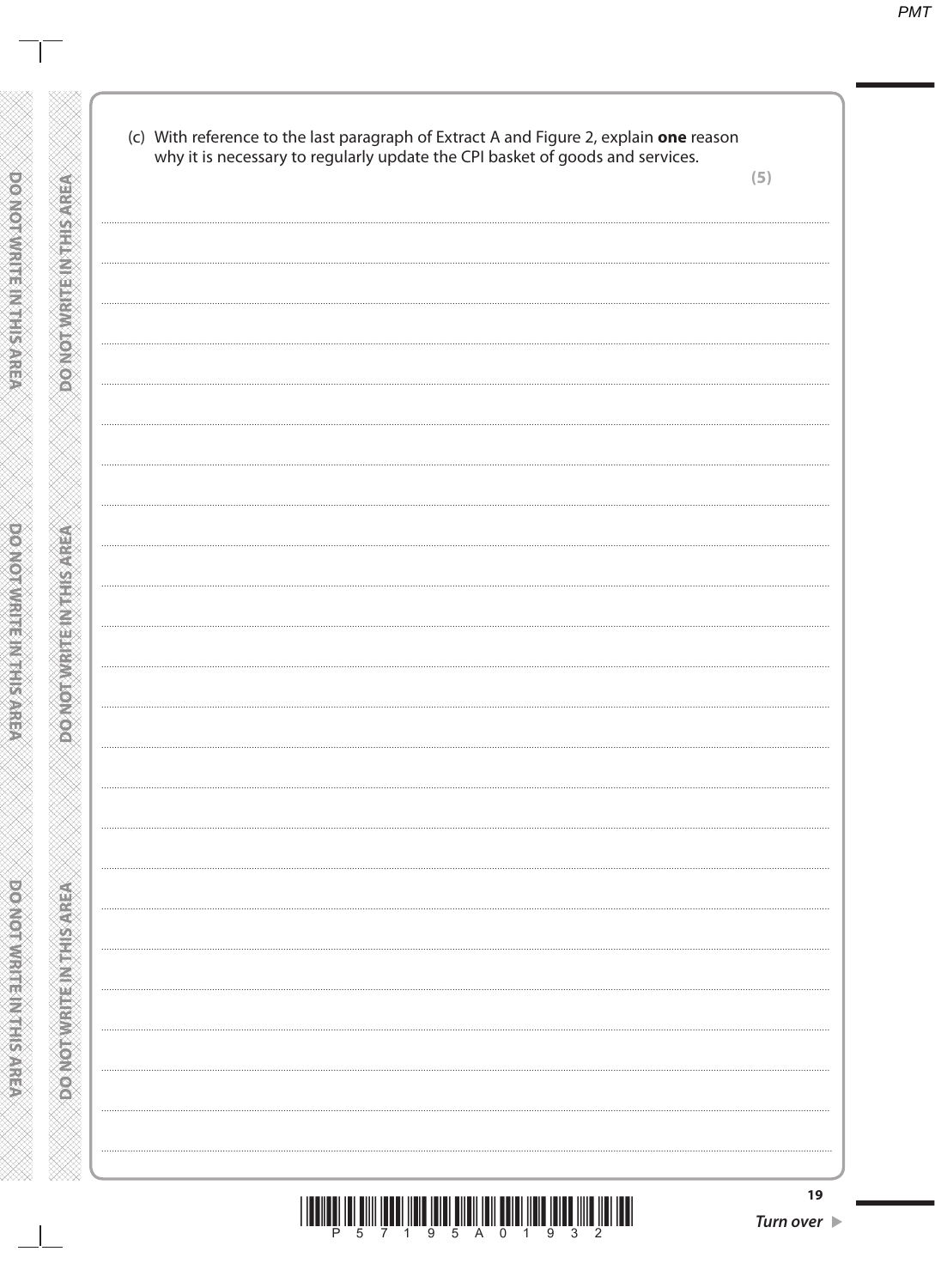| demand and aggregate supply diagram in your answer. | (10) | <b>STERNE ENGINEER</b><br>C.<br>City  | g                                    |
|-----------------------------------------------------|------|---------------------------------------|--------------------------------------|
|                                                     |      | <b>DOSTRANE METALORISCO</b>           |                                      |
|                                                     |      | <b>Provident in the manufacturers</b> | <b>THISRAPH</b><br><b>DOMORATION</b> |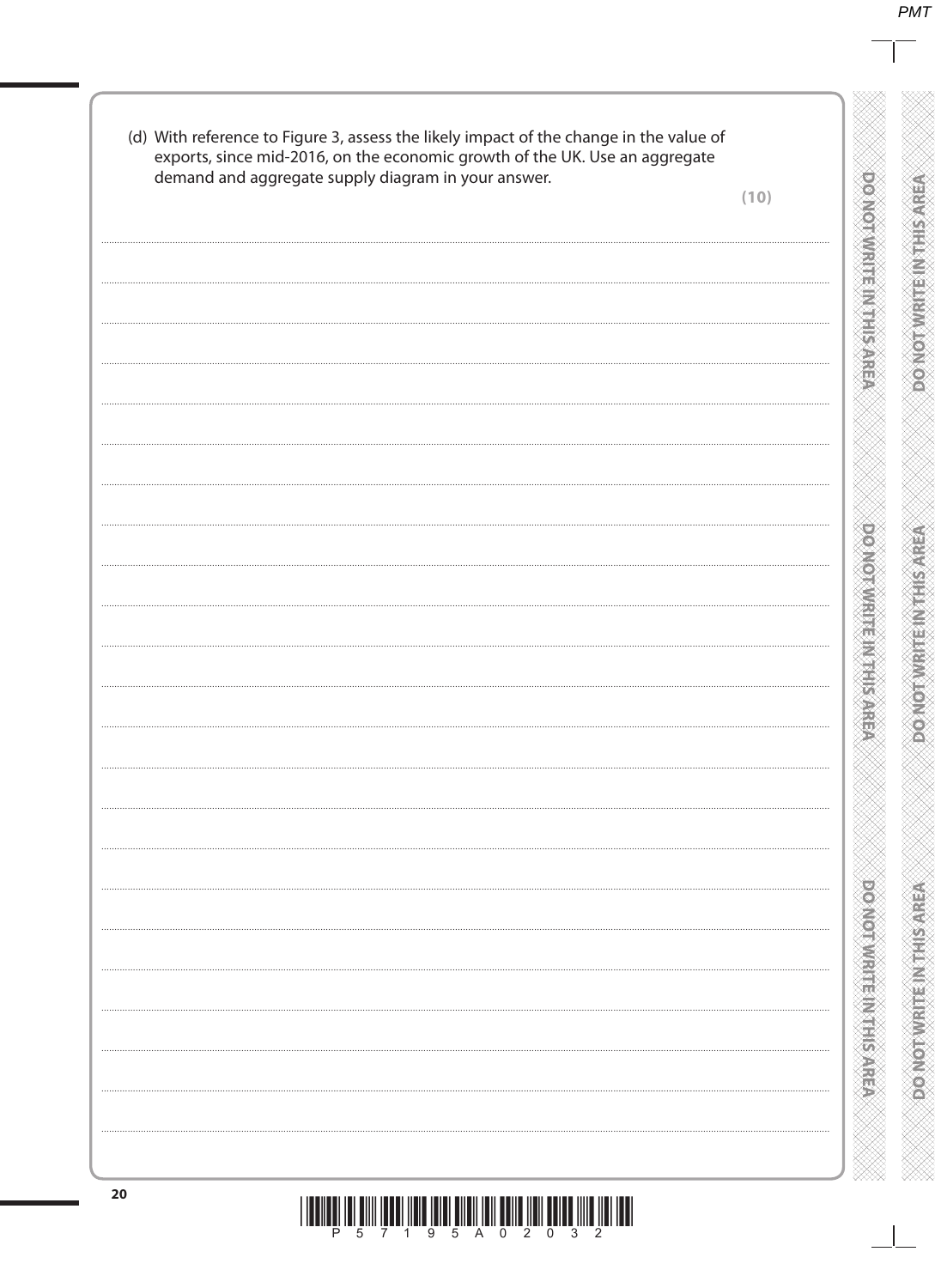| á | <b>ANG ANG</b><br>Ŵ<br>ē |
|---|--------------------------|
|   |                          |
|   |                          |
|   |                          |

 $\mathbb{R}$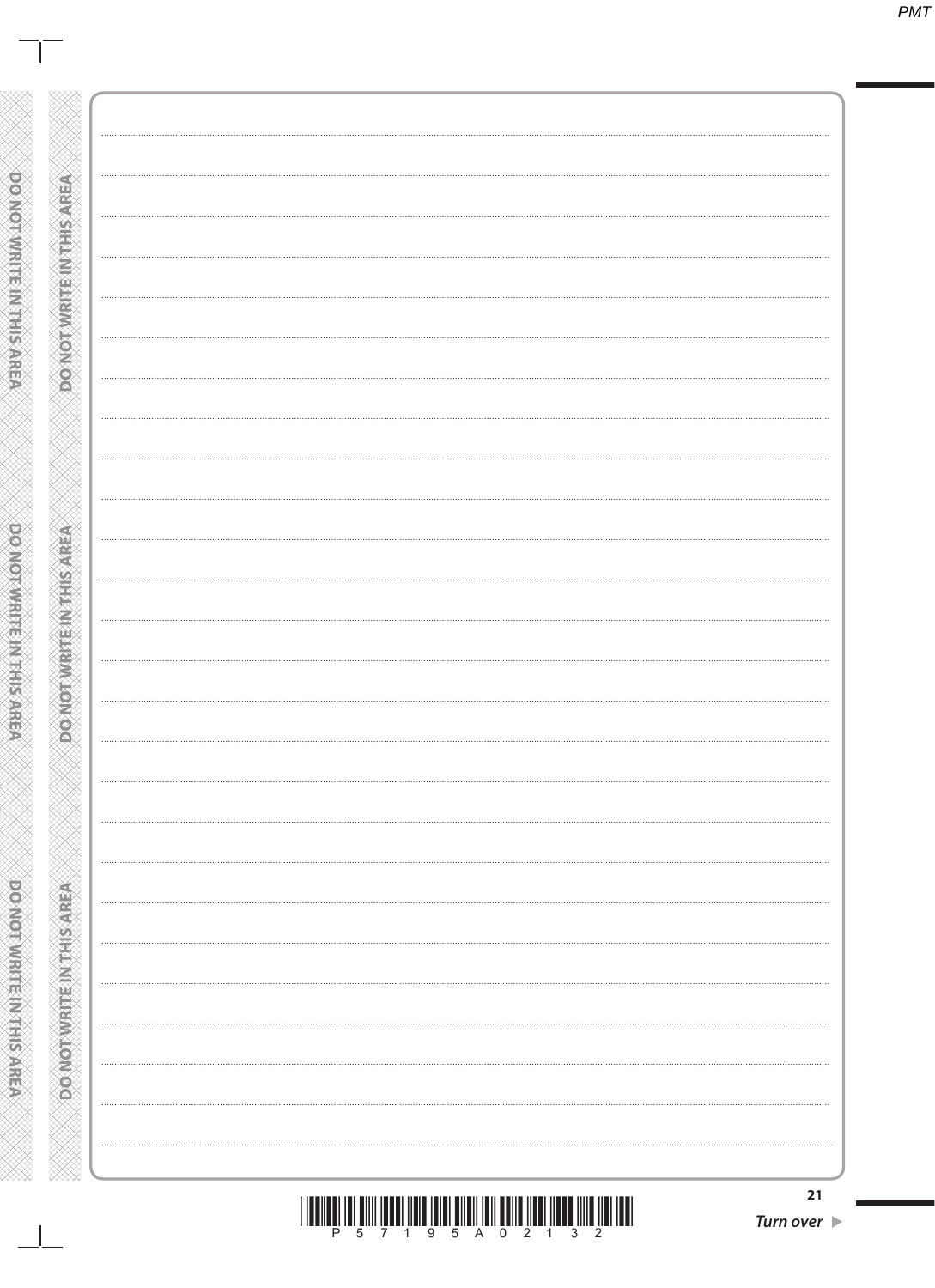|  | <b>DOSTOROMIC TEST STEEPS AREA</b><br><b>DOMORATION</b> THREE CARDS  |
|--|----------------------------------------------------------------------|
|  | <b>PLANE SENSIONS</b><br><b>MERING HOMES REPORTS</b>                 |
|  |                                                                      |
|  | <b>DOMORATIVE REPAIRS AND</b><br><b>RESPASE IN STRUCTS ON COLLOR</b> |
|  |                                                                      |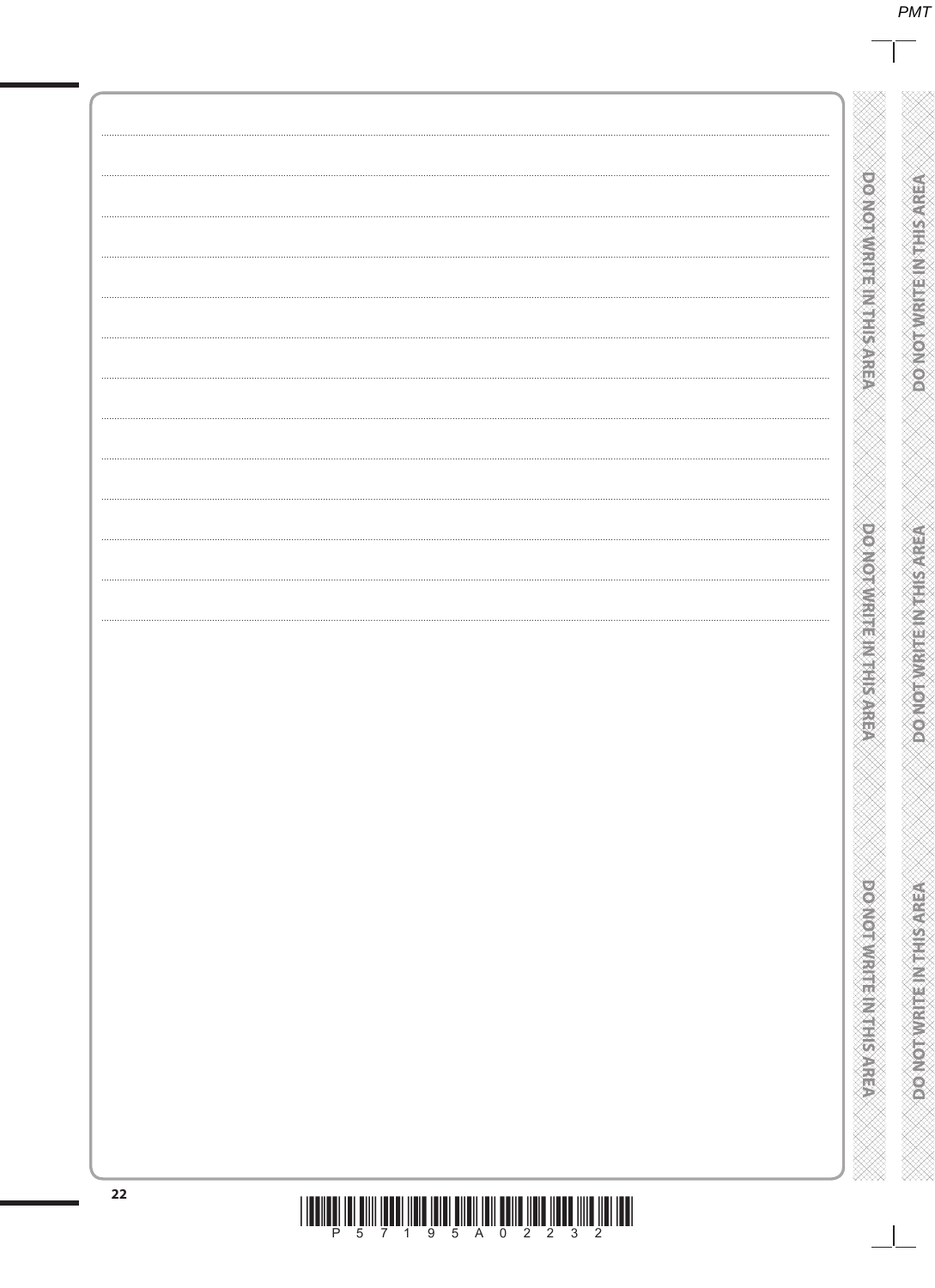| developing countries. | (e) With reference to Figure 4, Extract B and your own knowledge, discuss the<br>limitations of using GDP data to compare living standards between the UK and |      |
|-----------------------|---------------------------------------------------------------------------------------------------------------------------------------------------------------|------|
|                       |                                                                                                                                                               | (15) |
|                       |                                                                                                                                                               |      |
|                       |                                                                                                                                                               |      |
|                       |                                                                                                                                                               |      |
|                       |                                                                                                                                                               |      |
|                       |                                                                                                                                                               |      |
|                       |                                                                                                                                                               |      |
|                       |                                                                                                                                                               |      |
|                       |                                                                                                                                                               |      |
|                       |                                                                                                                                                               |      |
|                       |                                                                                                                                                               |      |
|                       |                                                                                                                                                               |      |
|                       |                                                                                                                                                               |      |
|                       |                                                                                                                                                               |      |
|                       |                                                                                                                                                               |      |
|                       |                                                                                                                                                               |      |
|                       |                                                                                                                                                               |      |
|                       |                                                                                                                                                               |      |
|                       |                                                                                                                                                               |      |
|                       |                                                                                                                                                               |      |

**DO NOT WRITE IN THIS AREA** 

**DOOMORAHEMENTSKER** 

**DOOMRIGEMARISMS**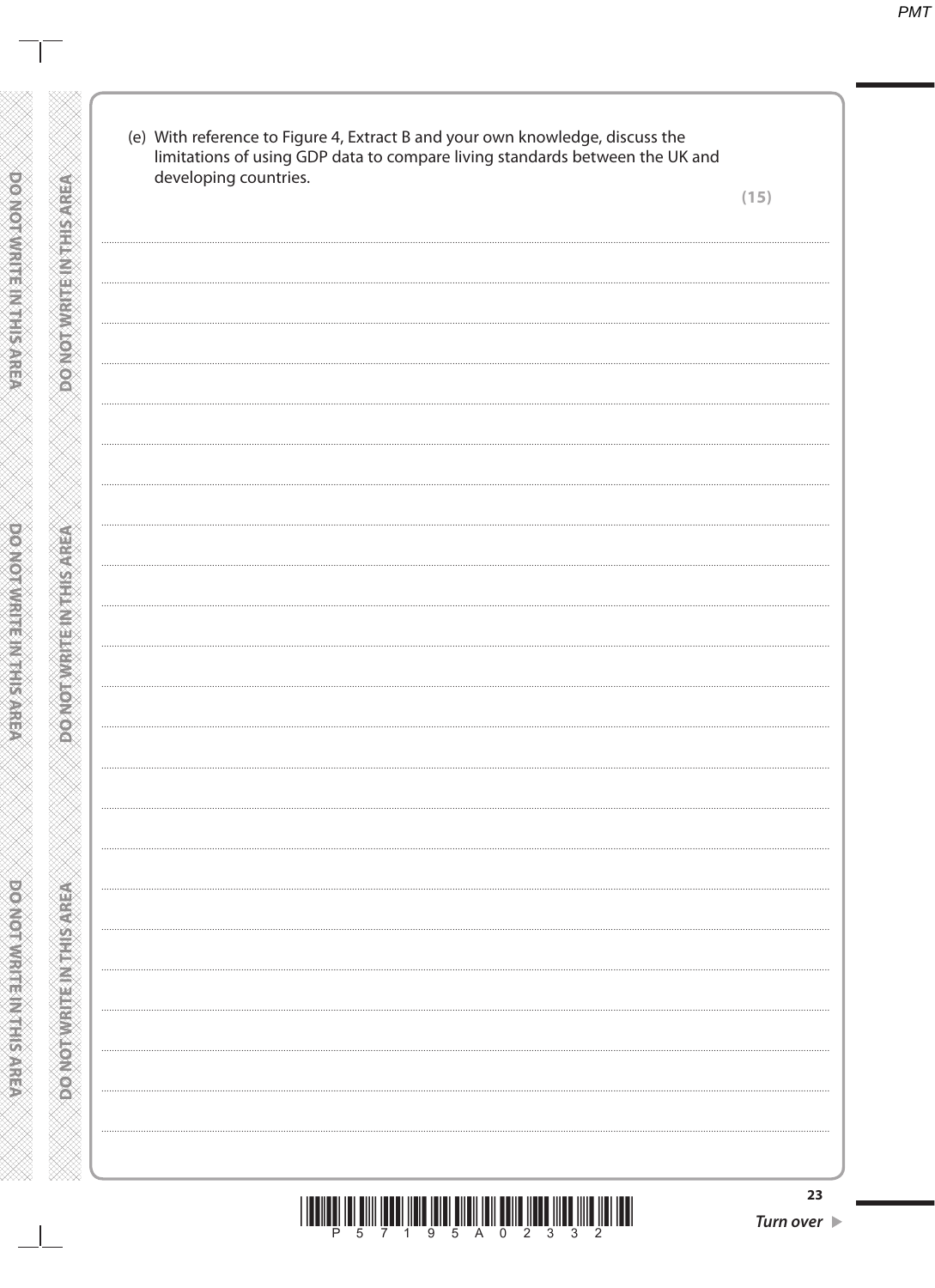| J      |        |
|--------|--------|
| j      |        |
|        |        |
|        |        |
|        | ý      |
|        |        |
|        | Ŵ      |
|        | a      |
|        |        |
|        |        |
|        |        |
|        |        |
|        |        |
| Ì      | û)     |
|        |        |
|        |        |
|        |        |
|        |        |
|        |        |
|        |        |
| Ú)     |        |
|        | ï      |
|        |        |
| J      |        |
| m      | ×      |
|        |        |
|        | Ĺ<br>١ |
|        |        |
|        |        |
|        |        |
|        |        |
|        |        |
|        |        |
|        |        |
|        |        |
|        |        |
|        |        |
|        |        |
|        |        |
|        |        |
|        |        |
|        |        |
|        |        |
| 1      |        |
|        | Š      |
|        |        |
|        |        |
|        |        |
|        |        |
|        | Ù.     |
|        |        |
|        |        |
|        | 'n     |
|        |        |
|        |        |
|        |        |
| ĤÌ     | Ù)     |
|        | 1      |
|        |        |
|        |        |
|        |        |
|        |        |
|        |        |
| ₫      |        |
|        |        |
| Ŭ٨     |        |
|        |        |
|        |        |
| j      |        |
| ņ,     |        |
| S      |        |
| ו      |        |
|        |        |
|        |        |
|        |        |
|        |        |
|        |        |
|        |        |
|        |        |
|        |        |
|        |        |
|        |        |
|        |        |
|        |        |
|        |        |
|        |        |
|        |        |
|        |        |
|        |        |
| t      |        |
|        |        |
|        |        |
|        |        |
|        | É      |
|        |        |
|        | δ      |
|        |        |
|        |        |
|        | ţ      |
| ě      |        |
|        |        |
| Ħ      |        |
|        | Ŵ      |
|        | F      |
| 國<br>ý |        |
|        |        |
| ≚<br>k |        |
| ۳      |        |
|        |        |
|        |        |
|        |        |
|        |        |
|        |        |
|        |        |
|        |        |
| I,     |        |
|        |        |
|        |        |
|        |        |
|        |        |
|        |        |

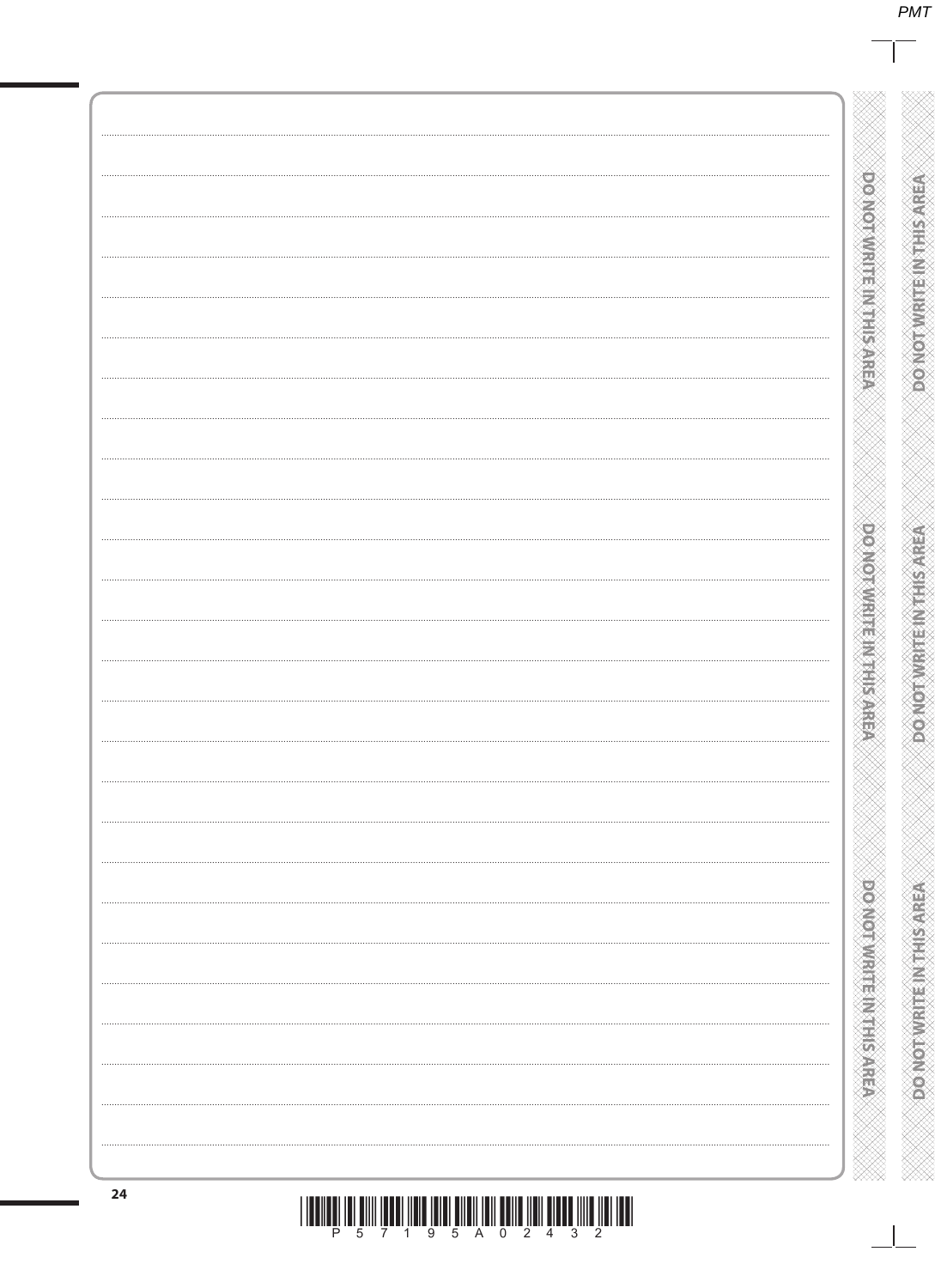| Ś    | <b>ANGER SE</b><br>m<br>Maria<br>Ō |
|------|------------------------------------|
| <br> |                                    |
|      |                                    |
|      |                                    |

 $\mathbb{R}$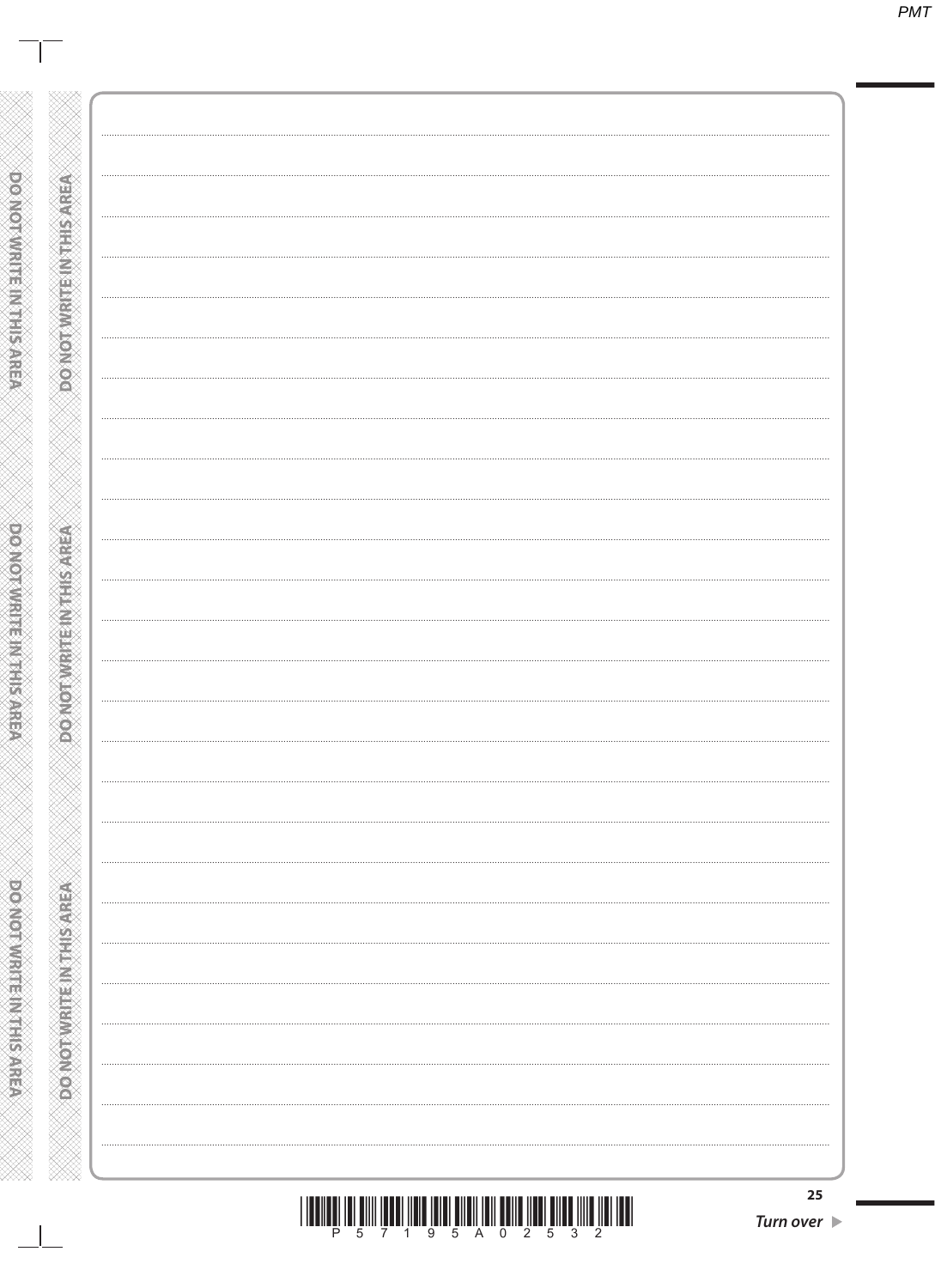| Ô           | É         |
|-------------|-----------|
| Ō           |           |
|             |           |
| s           | Œ         |
|             | ä<br>è    |
|             |           |
|             | Ŵ         |
| ⊻           | ्<br>क्   |
|             | ¥         |
| ĭе          | Н         |
| ÷<br>J      |           |
|             | é         |
|             |           |
| m           | řĭ        |
|             |           |
| Ž           |           |
|             |           |
|             |           |
| e<br>Z      |           |
|             |           |
| ¥<br>×      | į         |
| জ           |           |
|             |           |
| P           |           |
| É           |           |
| m           |           |
|             |           |
| F           | C         |
|             |           |
|             |           |
|             |           |
|             |           |
|             |           |
|             |           |
|             |           |
|             |           |
|             |           |
|             |           |
|             |           |
|             |           |
|             |           |
|             |           |
|             |           |
|             |           |
|             |           |
| Ò           | €         |
|             | ÊЙ        |
|             | άč        |
|             |           |
|             |           |
|             | Ù.        |
|             |           |
| è           |           |
| ¥           |           |
| è<br>ĵ      | è         |
|             | Ş         |
|             |           |
| 盪           | û         |
|             |           |
|             |           |
|             |           |
| ê           | ŧ         |
|             | ò         |
| j<br>ĝ      |           |
| 蚤           |           |
|             |           |
| ŬŃ,         |           |
|             | Ì         |
|             |           |
|             |           |
|             | $\bullet$ |
| ¥           | č         |
|             |           |
|             |           |
|             |           |
|             |           |
|             |           |
|             |           |
|             |           |
|             |           |
|             |           |
|             |           |
|             |           |
|             |           |
|             |           |
|             |           |
|             |           |
|             |           |
|             |           |
|             |           |
|             |           |
|             |           |
|             |           |
| <b>DOOR</b> |           |
|             | 籆         |
| Ó<br>÷      | Ø         |
|             |           |
| ▨           |           |
|             | ĺ         |
|             |           |
|             |           |
|             |           |
|             |           |
|             |           |
|             | é         |
|             | Ä         |
|             |           |
|             |           |
|             | Ź         |
|             |           |
|             |           |
|             |           |
| )<br>R      |           |
|             |           |
|             | Č         |
| Ţ           |           |
|             |           |
|             |           |
|             |           |
|             |           |
|             |           |

| <u> III AN AN INI ANI NA TAONI ANG ANG INI ANG KABILAN NA BILA NA INI AN</u> |  |  |  |  |                         |  |  |
|------------------------------------------------------------------------------|--|--|--|--|-------------------------|--|--|
|                                                                              |  |  |  |  | P 5 7 1 9 5 A 0 2 6 3 2 |  |  |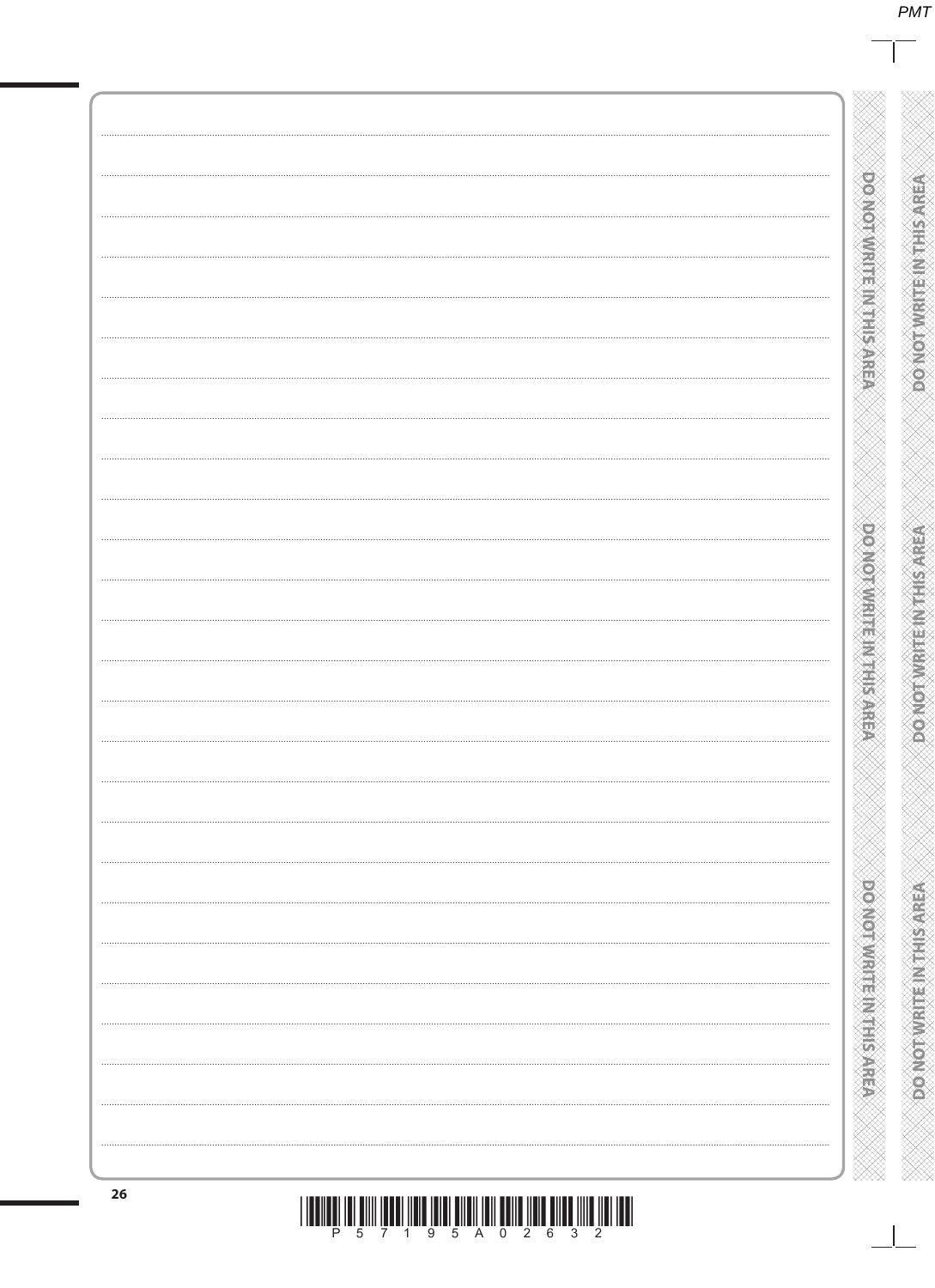| (f) Evaluate the use of interest rate changes as a means of controlling UK inflation.                                                                                                                                   |      |
|-------------------------------------------------------------------------------------------------------------------------------------------------------------------------------------------------------------------------|------|
|                                                                                                                                                                                                                         | (20) |
| <b>OR</b>                                                                                                                                                                                                               |      |
| (g) Evaluate the potential conflicts between the objective of economic growth and<br>two other UK macroeconomic objectives.                                                                                             |      |
|                                                                                                                                                                                                                         | (20) |
| Indicate which question you are answering by marking a cross in the box $\boxtimes$ . If you change your<br>mind, put a line through the box $\boxtimes$ and then indicate your new question with a cross $\boxtimes$ . |      |
| Chosen question number: <b>Question 6(f)</b> $\boxtimes$ <b>Question 6(g)</b> $\boxtimes$                                                                                                                               |      |
| Write your answer here:                                                                                                                                                                                                 |      |
|                                                                                                                                                                                                                         |      |
|                                                                                                                                                                                                                         |      |
|                                                                                                                                                                                                                         |      |
|                                                                                                                                                                                                                         |      |
|                                                                                                                                                                                                                         |      |
|                                                                                                                                                                                                                         |      |
|                                                                                                                                                                                                                         |      |
|                                                                                                                                                                                                                         |      |
|                                                                                                                                                                                                                         |      |
|                                                                                                                                                                                                                         |      |
|                                                                                                                                                                                                                         |      |
|                                                                                                                                                                                                                         |      |
|                                                                                                                                                                                                                         |      |
|                                                                                                                                                                                                                         |      |
|                                                                                                                                                                                                                         |      |
|                                                                                                                                                                                                                         |      |
|                                                                                                                                                                                                                         |      |
|                                                                                                                                                                                                                         |      |
|                                                                                                                                                                                                                         |      |
|                                                                                                                                                                                                                         |      |
|                                                                                                                                                                                                                         |      |
|                                                                                                                                                                                                                         |      |
|                                                                                                                                                                                                                         |      |

**DONOIMENTE IN ARREST** 

**PONORMETHE METAL STATE** 

poworwratewww.exac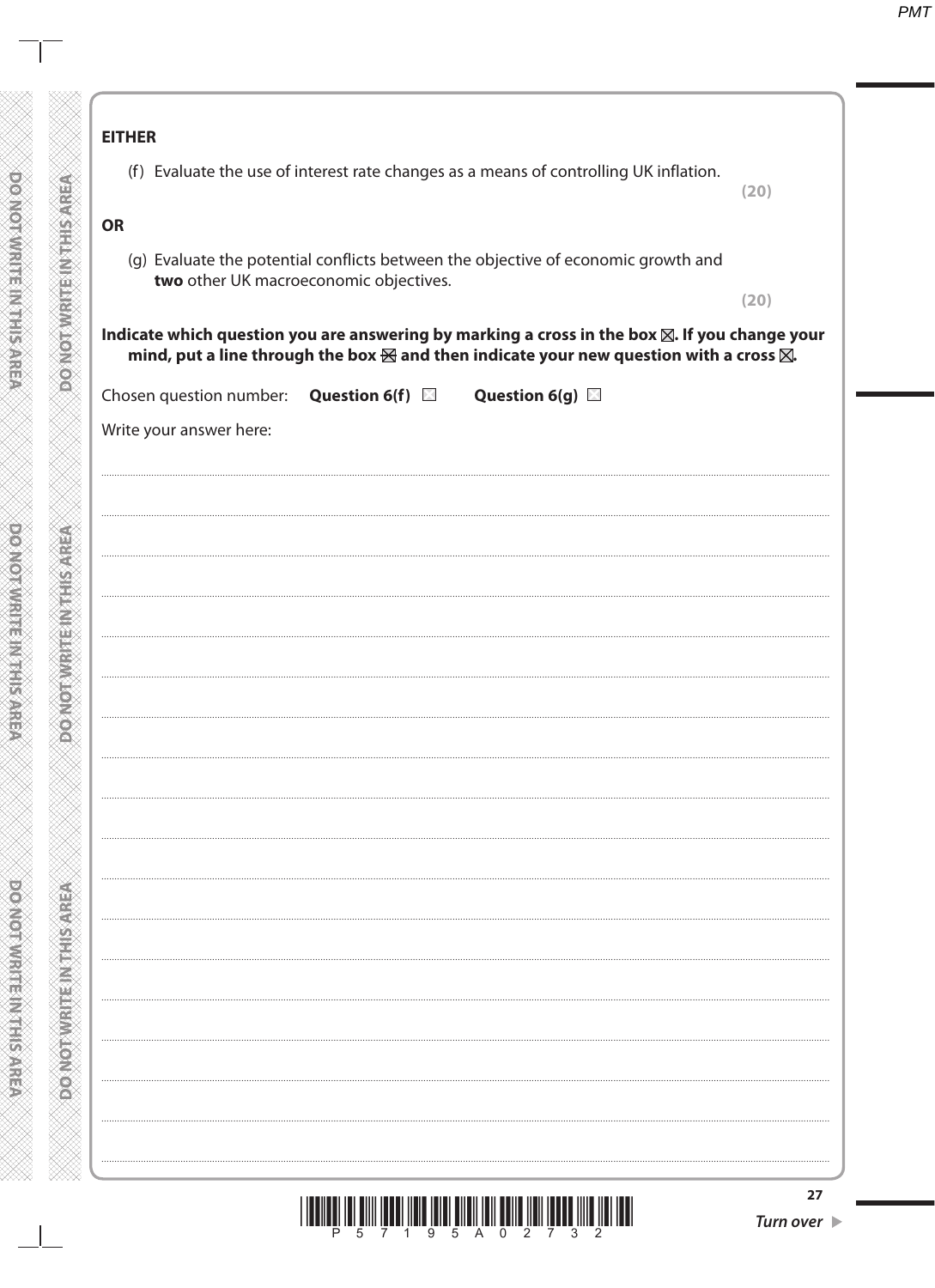|   |               | ਵ      |
|---|---------------|--------|
|   |               | 凾      |
|   |               | õ      |
|   |               |        |
|   |               | đ<br>ĕ |
|   |               | ٨      |
|   |               |        |
|   |               | é      |
|   |               |        |
|   |               |        |
|   |               |        |
|   |               |        |
|   | Гŋ            | ĎĎ     |
|   |               |        |
|   |               |        |
|   |               |        |
|   |               |        |
|   | à,            |        |
|   | Ă             |        |
|   | ť             |        |
|   |               |        |
|   |               |        |
|   |               |        |
|   | ПT            |        |
|   |               |        |
|   |               |        |
|   |               |        |
|   |               |        |
|   |               |        |
|   |               |        |
|   |               |        |
|   |               |        |
|   |               |        |
|   |               |        |
|   |               |        |
|   |               |        |
|   |               |        |
|   |               |        |
|   |               |        |
|   |               |        |
|   |               |        |
|   |               | ۲      |
|   |               | řØ     |
|   |               | bč,    |
|   |               |        |
|   |               |        |
|   |               | Í<br>ā |
|   |               |        |
|   |               |        |
|   |               |        |
|   |               |        |
|   |               |        |
|   |               |        |
|   | ī             | Ď      |
|   |               |        |
|   |               |        |
|   |               |        |
|   |               |        |
|   |               |        |
|   |               |        |
|   |               |        |
|   |               |        |
|   |               |        |
|   |               |        |
|   |               |        |
|   | 1             |        |
|   |               |        |
|   |               |        |
|   |               |        |
|   |               |        |
|   |               |        |
| . |               |        |
|   |               |        |
|   |               |        |
|   |               |        |
|   |               |        |
| . |               |        |
|   |               |        |
|   |               |        |
|   |               |        |
|   |               |        |
|   |               |        |
|   |               |        |
|   | Â             |        |
|   |               |        |
|   |               |        |
|   | ¥             |        |
|   |               |        |
|   |               | h      |
|   |               |        |
|   |               |        |
|   |               |        |
|   |               |        |
|   |               |        |
|   |               |        |
|   |               | X      |
|   | i<br>V        |        |
|   |               |        |
| . |               |        |
|   |               |        |
|   |               |        |
|   | ī             |        |
|   | $\frac{1}{2}$ |        |
|   | ě             |        |
|   |               |        |
|   | 采园            |        |
|   | D,            |        |
|   |               |        |
|   |               |        |
|   |               |        |
|   |               |        |
|   |               |        |

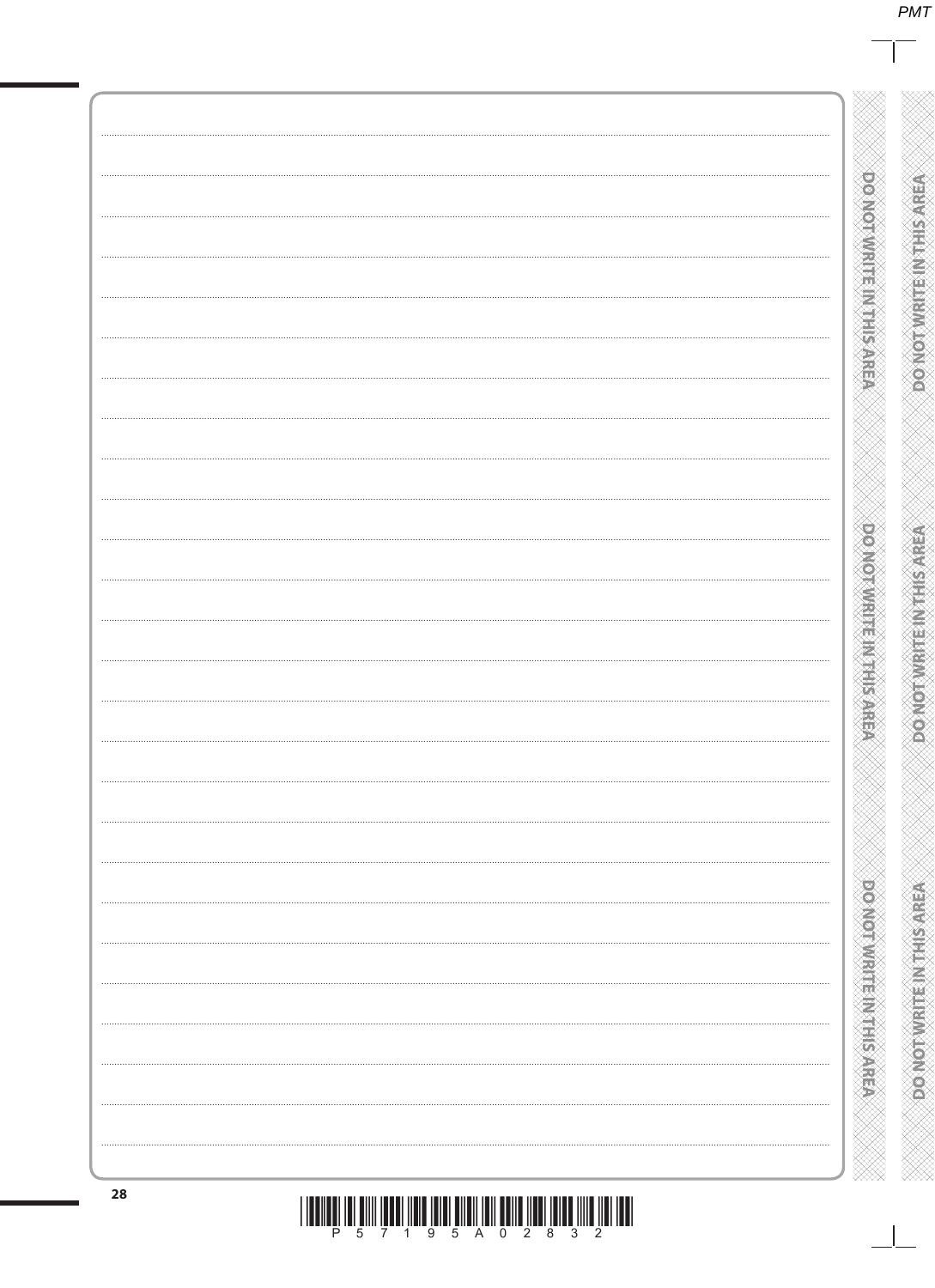| <b>ANG ANG</b><br>Ŵ<br>ē<br>á<br> | proximation in the properties of the | <b>MORWARE MARKET</b> | ៊ី<br><b>DODARD BEAT AND A</b> |
|-----------------------------------|--------------------------------------|-----------------------|--------------------------------|
|                                   |                                      |                       |                                |
|                                   |                                      |                       |                                |
|                                   |                                      |                       |                                |
|                                   |                                      |                       |                                |
|                                   |                                      |                       |                                |
|                                   |                                      |                       |                                |
|                                   |                                      |                       |                                |
|                                   |                                      |                       |                                |

 $\mathbb{R}$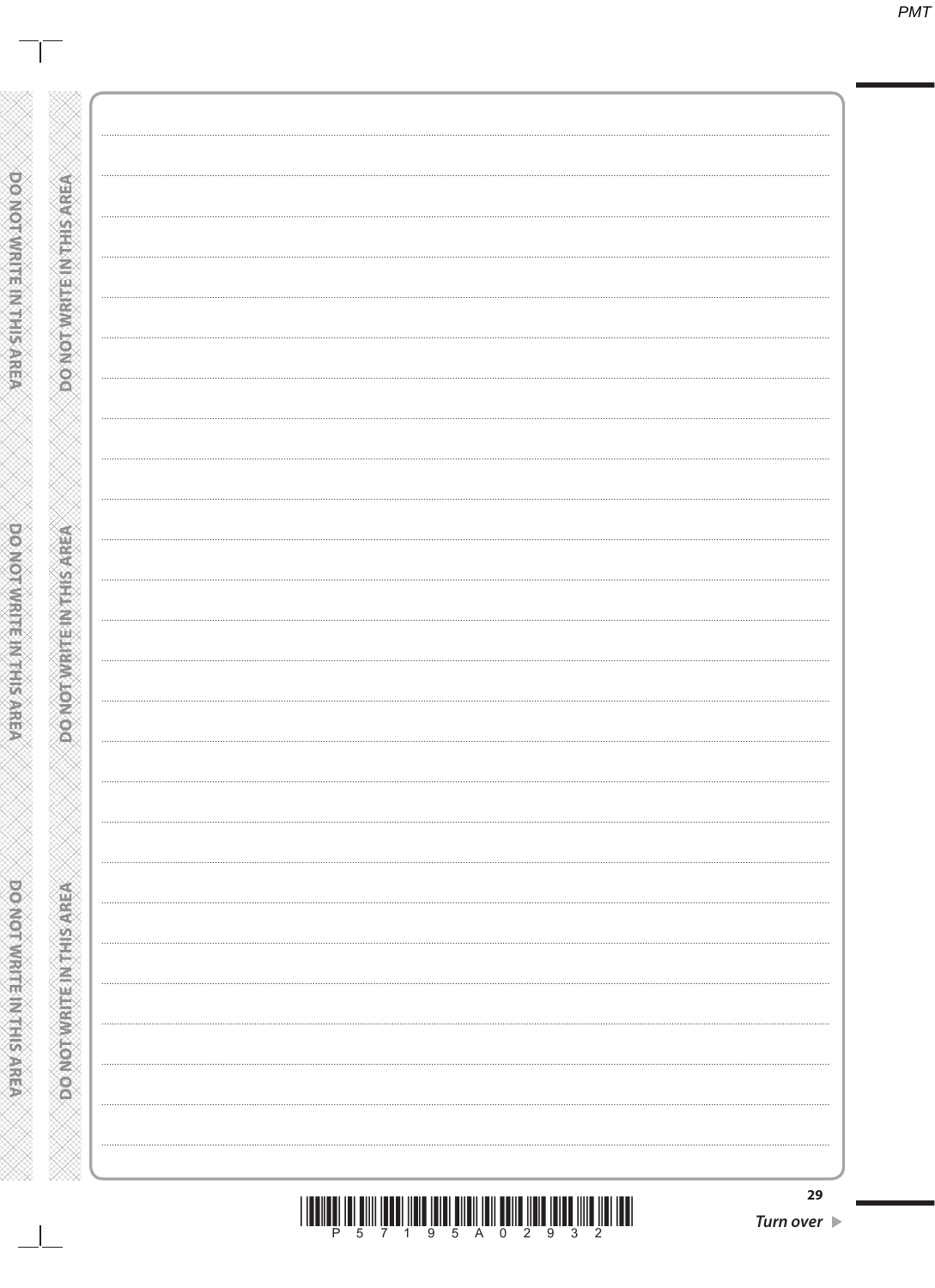|       |                           | ਵ       |
|-------|---------------------------|---------|
|       |                           | 凾       |
|       |                           | œ       |
|       |                           | ä<br>è  |
|       |                           |         |
|       |                           | Ŭ٨      |
|       |                           |         |
|       |                           |         |
|       |                           |         |
|       |                           |         |
|       |                           |         |
|       |                           |         |
|       |                           |         |
|       | π                         | řĎ      |
|       |                           |         |
|       |                           |         |
|       |                           |         |
|       |                           |         |
|       |                           |         |
|       |                           |         |
| .     | I                         |         |
|       |                           |         |
|       |                           |         |
|       |                           |         |
|       |                           |         |
|       |                           |         |
|       |                           |         |
|       |                           |         |
|       |                           |         |
|       |                           |         |
|       |                           |         |
|       |                           |         |
|       |                           |         |
|       |                           |         |
|       |                           |         |
|       |                           |         |
|       |                           |         |
|       |                           |         |
|       |                           |         |
|       |                           |         |
|       |                           |         |
|       |                           |         |
|       |                           |         |
|       |                           |         |
|       |                           |         |
|       |                           |         |
|       |                           | Š       |
|       |                           |         |
|       |                           |         |
|       |                           |         |
|       |                           | Ω       |
|       |                           |         |
|       |                           |         |
|       |                           |         |
|       |                           |         |
|       |                           |         |
|       |                           |         |
|       |                           |         |
|       |                           |         |
|       |                           |         |
|       |                           | щ       |
|       |                           | ₿       |
|       |                           |         |
|       |                           |         |
|       |                           |         |
|       |                           |         |
|       |                           |         |
|       |                           |         |
|       |                           |         |
|       |                           |         |
|       |                           |         |
|       |                           |         |
|       |                           |         |
|       |                           |         |
|       |                           |         |
|       |                           |         |
|       |                           |         |
|       |                           |         |
|       |                           |         |
|       |                           |         |
|       |                           |         |
|       |                           |         |
|       |                           |         |
|       |                           |         |
|       |                           |         |
|       |                           |         |
|       |                           |         |
|       |                           |         |
|       |                           |         |
|       |                           |         |
|       |                           |         |
|       | Ö                         |         |
|       |                           |         |
|       |                           |         |
|       |                           | i<br>Da |
|       |                           | 薋       |
|       |                           |         |
| .     |                           |         |
|       | Ù                         |         |
|       | x                         |         |
|       |                           |         |
|       |                           |         |
|       |                           |         |
|       |                           |         |
|       |                           |         |
|       | (m)<br>(出)<br>×<br>×<br>ń | ä       |
|       |                           | ÖČ.     |
| .<br> |                           |         |
|       |                           | w       |
|       |                           |         |
|       |                           |         |
|       |                           |         |
|       | EISER<br>S                |         |
|       |                           |         |
|       | Œ                         |         |
|       | 巅                         | Õ       |
|       | ď                         | õ       |
| .     |                           |         |
|       |                           |         |
|       |                           |         |
|       |                           |         |
|       |                           |         |
|       |                           |         |

| <u>TERMINI INI BINI INDINI INI KUNI BINI INI BINI BINI INI BINI INI INI NELE</u> |  |                         |  |  |  |  |  |
|----------------------------------------------------------------------------------|--|-------------------------|--|--|--|--|--|
|                                                                                  |  | P 5 7 1 9 5 A 0 3 0 3 2 |  |  |  |  |  |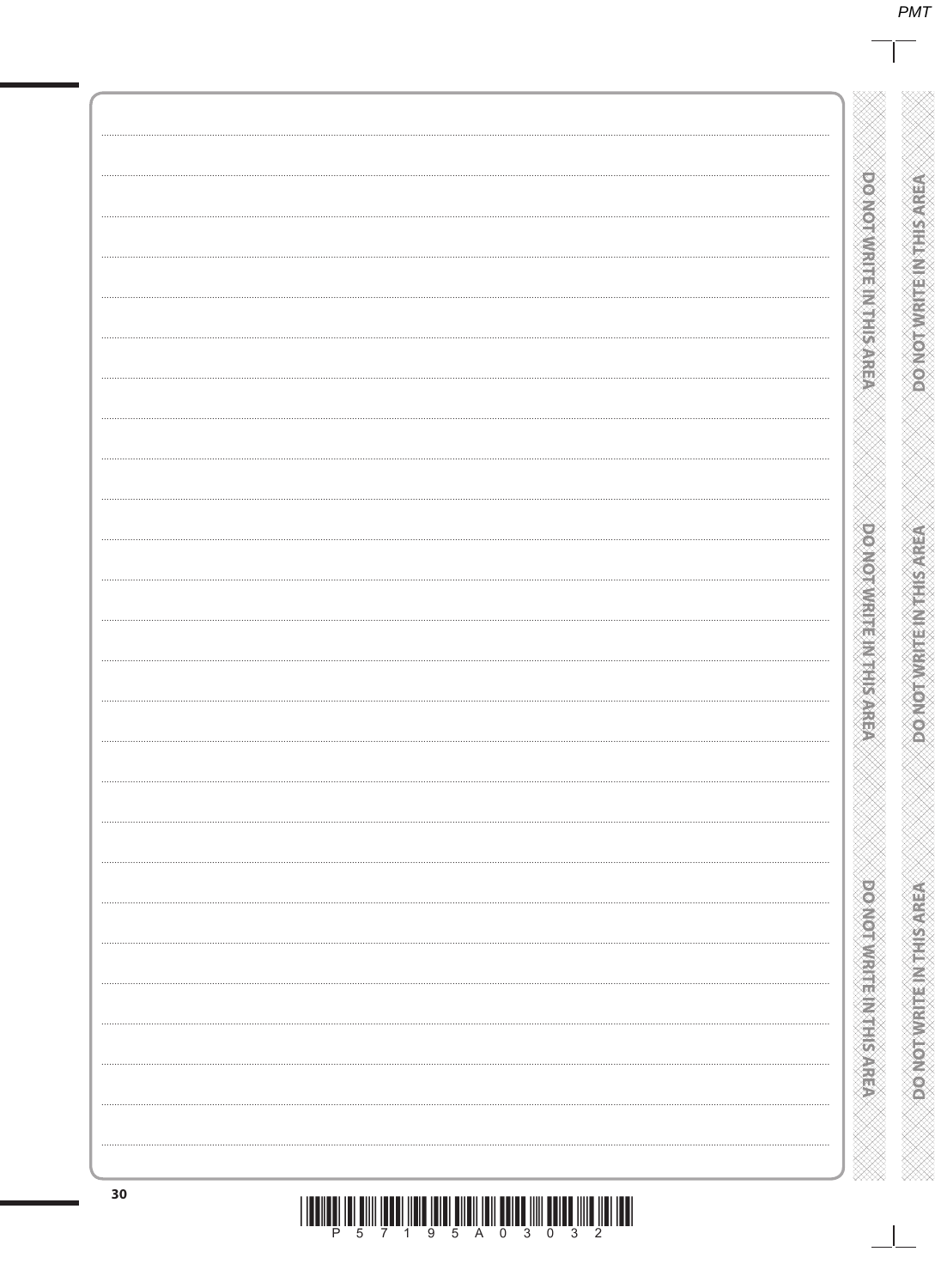| ĹĎ,<br><br><br><br> |   |  |
|---------------------|---|--|
|                     | É |  |
|                     |   |  |
|                     |   |  |
|                     |   |  |
|                     |   |  |
|                     |   |  |
|                     |   |  |
|                     |   |  |

 $\mathbb{R}$